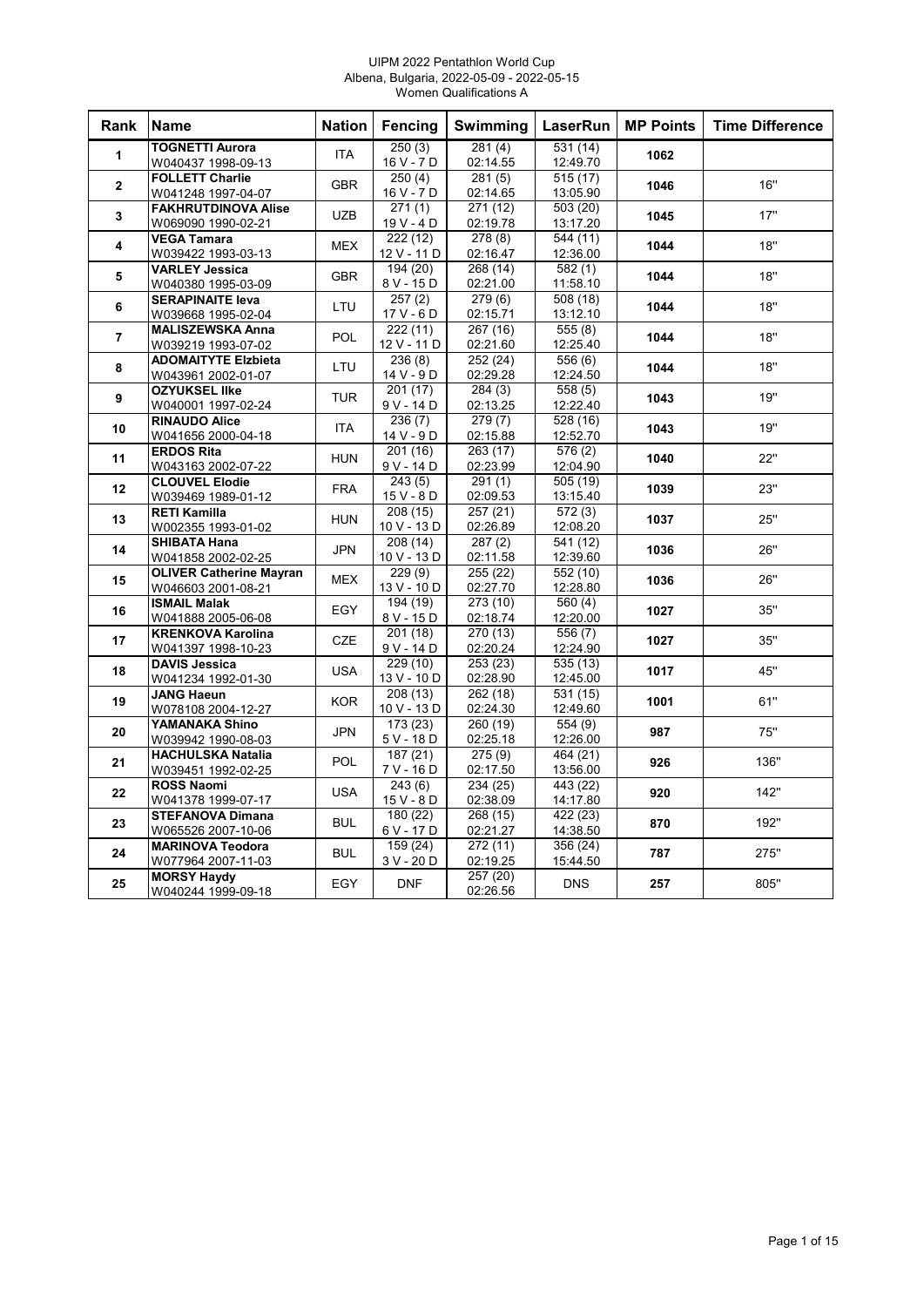#### UIPM 2022 Pentathlon World Cup Albena, Bulgaria, 2022-05-09 - 2022-05-15 Women Qualifications B

| Rank           | <b>Name</b>                   | <b>Nation</b> | Fencing     | Swimming | LaserRun              | <b>MP Points</b> | <b>Time Difference</b> |
|----------------|-------------------------------|---------------|-------------|----------|-----------------------|------------------|------------------------|
| 1              | <b>UCHIDA Misaki</b>          | <b>JPN</b>    | 250(2)      | 289(1)   | 540 (15)              | 1079             |                        |
|                | W044959 1998-03-18            |               | 16 V - 7 D  | 02:10.84 | 12:40.70              |                  |                        |
| $\overline{2}$ | <b>ARCEO Mariana</b>          | <b>MEX</b>    | 236(6)      | 277(6)   | 557(7)                | 1070             | <b>9"</b>              |
|                | W039816 1994-04-26            |               | 14 V - 9 D  | 02:16.98 | 12:23.20              |                  |                        |
| 3              | <b>MERCURI Beatrice</b>       | <b>ITA</b>    | 208(16)     | 283(3)   | 573(1)                | 1064             | 15"                    |
|                | W040843 2000-01-01            |               | 10 V - 13 D | 02:13.58 | 12:07.00              |                  |                        |
| 4              | <b>JAWAID Marlena</b>         | SWE           | 250(3)      | 277(5)   | 537 (17)              | 1064             | 15"                    |
|                | W073791 2000-08-16            |               | 16 V - 7 D  | 02:16.53 | 12:43.90              |                  |                        |
| 5              | <b>NOVOTNA Veronika</b>       | <b>CZE</b>    | 236(8)      | 274(8)   | 548 (10)              | 1058             | 21"                    |
|                | W042326 2000-11-11            |               | 14 V - 9 D  | 02:18.26 | 12:32.30              |                  |                        |
| 6              | <b>MEDINA GONZALEZ Andrea</b> | <b>ESP</b>    | 215(15)     | 273 (11) | 570 (4)               | 1058             | 21"                    |
|                | W043606 2001-09-03            |               | 11 V - 12 D | 02:18.59 | 12:10.40              |                  |                        |
| $\overline{7}$ | <b>KIM Sunwoo</b>             | <b>KOR</b>    | 243(5)      | 282(4)   | 533 (18)              | 1058             | 21"                    |
|                | W040674 1996-10-06            |               | $15V - 8D$  | 02:14.42 | 12:47.90              |                  |                        |
| 8              | <b>SIMON Sarolta</b>          | <b>HUN</b>    | 236(7)      | 259 (18) | 561(5)                | 1056             | 23"                    |
|                | W040929 1997-08-30            |               | 14 V - 9 D  | 02:25.73 | 12:19.00              |                  |                        |
| 9              | <b>LANGREHR Rebecca</b>       | <b>GER</b>    | 229(9)      | 274(9)   | 553(8)                | 1056             | 23"                    |
|                | W040067 1998-04-03            |               | 13 V - 10 D | 02:18.33 | 12:27.50              |                  |                        |
| 10             | <b>BRYSON Kerenza</b>         | <b>GBR</b>    | 264(1)      | 256 (19) | 531 (19)              | 1051             | 28"                    |
|                | W040816 1998-09-07            |               | 18 V - 5 D  | 02:27.06 | 12:49.70              |                  |                        |
| 11             | <b>OLIVER Mavan</b>           | <b>MEX</b>    | 215(14)     | 263 (16) | 571(3)                | 1049             | 30"                    |
|                | W039765 1993-07-07            |               | 11 V - 12 D | 02:23.52 | 12:09.60              |                  |                        |
| 12             | <b>GUZI Blanka</b>            | <b>HUN</b>    | 208 (17)    | 268 (15) | 572(2)                | 1048             | 31"                    |
|                | W041178 1999-05-14            |               | 10 V - 13 D | 02:21.19 | 12:08.20              |                  |                        |
| 13             | <b>AMER Zeina</b>             | EGY           | 243(4)      | 256 (21) | 548 (11)              | 1047             | 32"                    |
|                | W041878 2005-04-25            |               | $15V - 8D$  | 02:27.36 | 12:32.40              |                  |                        |
| 14             | <b>GREEN Olivia</b>           | <b>GBR</b>    | 222(10)     | 274 (10) | 546 (12)              | 1042             | 37"                    |
|                | W042115 1999-11-23            |               | 12 V - 11 D | 02:18.36 | 12:34.40              |                  |                        |
| 15             | <b>TOGNETTI Francesca</b>     | <b>ITA</b>    | 215(13)     | 273 (12) | 550 (9)               | 1038             | 41"                    |
|                | W040132 1995-08-19            |               | 11 V - 12 D | 02:18.72 | 12:30.90              |                  |                        |
| 16             | <b>KIM Sehee</b>              | <b>KOR</b>    | 201 (20)    | 274(7)   | $\overline{560}$ (6)  | 1035             | 44"                    |
|                | W040750 1995-11-25            |               | 9 V - 14 D  | 02:18.11 | 12:20.60              |                  |                        |
| 17             | <b>AKSIN Ipek</b>             | <b>TUR</b>    | 222 (12)    | 284(2)   | 512 (21)              | 1018             | 61"                    |
|                | W039555 1996-07-01            |               | 12 V - 11 D | 02:13.43 | 13:08.10              |                  |                        |
| 18             | <b>ABREU Isabela</b>          | <b>BRA</b>    | 201(18)     | 270 (13) | $\overline{538}$ (16) | 1009             | 70"                    |
|                | W043228 1995-05-21            |               | 9 V - 14 D  | 02:20.46 | 12:42.00              |                  |                        |
| 19             | <b>ELGAMAL Noureen</b>        | EGY           | 194 (22)    | 269(14)  | 543 (14)              | 1006             | 73"                    |
|                | W041347 1999-10-31            |               | 8 V - 15 D  | 02:20.93 | 12:37.40              |                  |                        |
| 20             | <b>FRENCH Phaelen</b>         | <b>USA</b>    | 222(11)     | 249 (23) | $\overline{528}$ (20) | 999              | 80"                    |
|                | W040762 1990-06-30            |               | 12 V - 11 D | 02:30.95 | 12:52.30              |                  |                        |
| 21             | <b>REBOISSON Clemence</b>     | <b>FRA</b>    | 166 (23)    | 254 (22) | 543 (13)              | 963              | 116"                   |
|                | W043234 2000-01-11            |               | 4 V - 19 D  | 02:28.20 | 12:37.40              |                  |                        |
| 22             | <b>LICHANCOVA Alica</b>       | <b>SVK</b>    | 201(21)     | 256 (20) | 468 (23)              | 925              | 154"                   |
|                | W041012 1998-04-08            |               | 9 V - 14 D  | 02:27.08 | 13:52.80              |                  |                        |
| 23             | <b>IVANOVA Nikol</b>          | <b>BUL</b>    | 152(24)     | 262(17)  | 483 (22)              | 897              | 182"                   |
|                | W073572 2007-11-25            |               | 2 V - 21 D  | 02:24.03 | 13:37.00              |                  |                        |
| 24             | <b>DENINA Kristina</b>        | <b>BUL</b>    | 201 (19)    | 247 (24) | 419 (24)              | 867              | 212"                   |
|                | W065528 2006-10-06            |               | 9 V - 14 D  | 02:31.99 | 14:41.00              |                  |                        |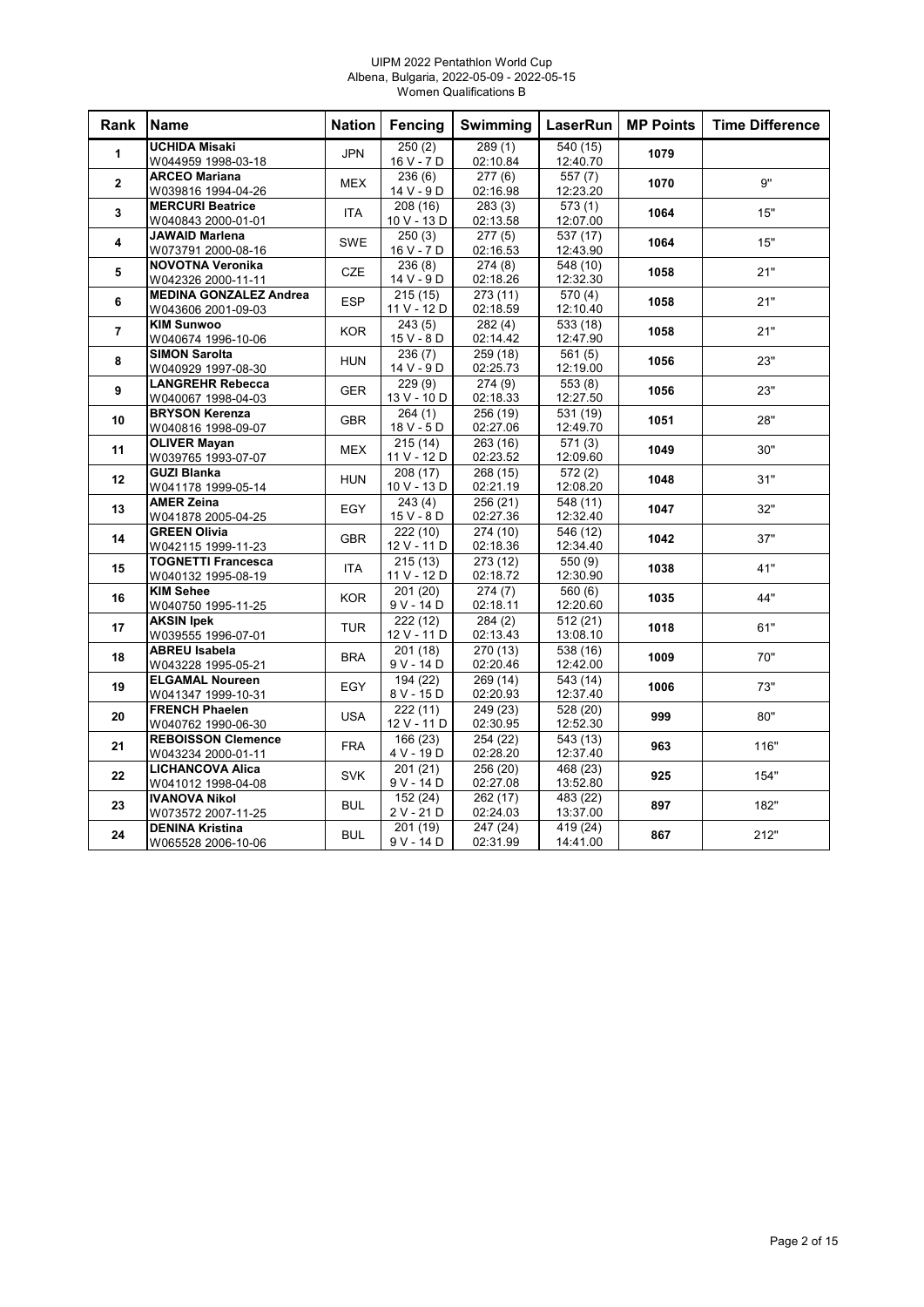#### UIPM 2022 Pentathlon World Cup Albena, Bulgaria, 2022-05-09 - 2022-05-15 Men Qualifications A

| Rank           | <b>Name</b>                                  | <b>Nation</b> | Fencing                 | <b>Swimming</b>      | LaserRun                          | <b>MP Points</b> | <b>Time Difference</b> |
|----------------|----------------------------------------------|---------------|-------------------------|----------------------|-----------------------------------|------------------|------------------------|
| 1              | <b>CHOONG Joseph</b>                         | <b>GBR</b>    | 250(1)                  | 311(2)               | 599 (26)                          | 1160             |                        |
|                | M039720 1995-05-20                           |               | 20 V - 8 D              | 01:59.90             | 11:41.10                          |                  |                        |
| $\mathbf{2}$   | <b>KIM Soengjin</b>                          | <b>KOR</b>    | $\overline{243(3)}$     | 309(3)               | 608 (25)                          | 1160             |                        |
|                | M039307 1991-03-21                           |               | 19 V - 9 D              | 02:00.57             | 11:32.20                          |                  |                        |
| 3              | <b>SEO Changwan</b>                          | <b>KOR</b>    | 208 (13)                | 306(4)               | 646 (13)                          | 1160             |                        |
|                | M041148 1997-03-12                           |               | 14 V - 14 D             | 02:02.37             | 10:54.30                          |                  |                        |
| 4              | <b>MICOZZI Gianluca</b>                      | <b>ITA</b>    | 236(5)                  | 294 (21)             | 628 (16)                          | 1158             | 2"                     |
|                | M040228 1996-08-10<br><b>BELAUD Valentin</b> |               | 18 V - 10 D<br>250(2)   | 02:08.25<br>296 (16) | 11:12.10<br>612(23)               |                  |                        |
| 5              | M038104 1992-09-15                           | <b>FRA</b>    | 20 V - 8 D              | 02:07.45             | 11:28.20                          | 1158             | 2"                     |
|                | <b>UNAL Bugra</b>                            |               | 215(11)                 | 293 (23)             | 649 (10)                          |                  |                        |
| 6              | M042228 1997-05-06                           | <b>TUR</b>    | 15 V - 13 D             | 02:08.65             | 10:51.50                          | 1157             | 3"                     |
|                | <b>SZEP Balazs</b>                           |               | 187 (23)                | 299 (10)             | 669 (2)                           |                  |                        |
| $\overline{7}$ | M042070 1999-10-17                           | <b>HUN</b>    | 11 V - 17 D             | 02:05.84             | 10:31.40                          | 1155             | 5"                     |
|                | <b>BERECZKI Richard</b>                      |               | 194 (17)                | 305(6)               | 656(7)                            |                  |                        |
| 8              | M040257 1996-01-04                           | <b>HUN</b>    | 12 V - 16 D             | 02:02.60             | 10:44.40                          | 1155             | 5"                     |
| 9              | <b>ELGENDY Mohamed</b>                       | EGY           | 187 (25)                | 297 (12)             | 671(1)                            | 1155             | 5"                     |
|                | M049941 2002-07-05                           |               | 11 V - 17 D             | 02:06.56             | 10:29.60                          |                  |                        |
| 10             | <b>FREZZA Stefano</b>                        | ITA           | 194 (18)                | 294 (20)             | 667 (4)                           | 1155             | 5"                     |
|                | M041516 2000-05-16                           |               | 12 V - 16 D             | 02:08.20             | 10:33.90                          |                  |                        |
| 11             | <b>DOGUE Patrick</b>                         | <b>GER</b>    | 236(4)                  | 296 (15)             | 621 (21)                          | 1153             | 7"                     |
|                | M002487 1992-03-09                           |               | 18 V - 10 D             | 02:07.39             | 11:19.30                          |                  |                        |
| 12             | <b>HERNANDEZ Emiliano</b>                    | <b>MEX</b>    | 208(12)                 | 295 (17)             | 649 (11)                          | 1152             | 8"                     |
|                | M041204 1998-01-26                           |               | 14 V - 14 D             | 02:07.53             | 10:51.10                          |                  |                        |
| 13             | <b>HAMAD Eslam</b>                           | EGY           | 229(6)                  | 305(5)               | 618 (22)                          | 1152             | 8"                     |
|                | M039305 1992-10-07                           |               | 17 V - 11 D             | 02:02.50             | 11:22.30                          |                  |                        |
| 14             | <b>SATO Taishu</b>                           | <b>JPN</b>    | 222(8)                  | 302(8)               | 628 (17)                          | 1152             | 8"                     |
|                | M040987 1993-10-20                           |               | 16 V - 12 D             | 02:04.03             | 11:12.40                          |                  |                        |
| 15             | <b>KUF Jan</b>                               | <b>CZE</b>    | 229(7)                  | 297 (13)             | 625 (19)                          | 1151             | 9"                     |
|                | M037531 1991-05-11<br><b>OLEJARZ Dominik</b> |               | 17 V - 11 D<br>222(9)   | 02:06.60<br>295 (19) | 11:15.10<br>$\overline{633}$ (15) |                  |                        |
| 16             | M040093 1999-11-09                           | <b>GER</b>    | 16 V - 12 D             | 02:07.56             | 11:07.50                          | 1150             | 10"                    |
|                | <b>EVANS Tyler</b>                           |               | 187 (20)                | 305(7)               | 657(6)                            |                  |                        |
| 17             | M048899 1992-01-09                           | <b>USA</b>    | 11 V - 17 D             | 02:02.66             | 10:43.80                          | 1149             | 11"                    |
|                | <b>DEJARDIN Pierre</b>                       |               | 187 (24)                | 289 (25)             | 669 (3)                           |                  |                        |
| 18             | M039859 1994-04-05                           | <b>FRA</b>    | 11 V - 17 D             | 02:10.94             | 10:31.70                          | 1145             | 15"                    |
|                | <b>BORODA-DUDOCHKIN Giorgiy</b>              |               | 194 (19)                | 302(9)               | 647 (12)                          |                  |                        |
| 19             | M045077 2001-11-15                           | <b>KAZ</b>    | 12 V - 16 D             | 02:04.27             | 10:53.50                          | 1143             | 17"                    |
|                | <b>PADILLA Manuel</b>                        | <b>MEX</b>    | 194 (16)                | 288 (26)             | 651(8)                            |                  | 27"                    |
| 20             | M039425 1992-04-24                           |               | 12 V - 16 D             | 02:11.14             | 10:49.60                          | 1133             |                        |
| 21             | <b>CHAMIZO Cristian</b>                      | <b>ESP</b>    | 173(27)                 | 296 (14)             | 660 (5)                           | 1129             | 31"                    |
|                | M041327 1999-06-23                           |               | $9V - 19D$              | 02:07.13             | 10:40.40                          |                  |                        |
| 22             | <b>STASIAK Sebastian</b>                     | POL           | 187 (21)                | 291 (24)             | 651 (9)                           | 1129             | 31"                    |
|                | M039721 1994-09-07                           |               | 11 V - 17 D             | 02:09.97             | 10:49.50                          |                  |                        |
| 23             | <b>DUKIELSKI Maciej</b>                      | POL           | 201(14)                 | 295 (18)             | 625 (20)                          | 1121             | 39"                    |
|                | M040589 1995-01-02                           |               | 13 V - 15 D             | 02:07.55             | 11:15.90                          |                  |                        |
| 24             | <b>GROZDANOV Emil</b>                        | <b>BUL</b>    | 198 (15)                | 293 (22)             | 627 (18)                          | 1118             | 42"                    |
|                | M065511 2005-05-15                           |               | 14 V - 14 D             | 02:08.57             | 11:13.30                          |                  |                        |
| 25             | <b>SVECHOTA Ondrej</b>                       | <b>CZE</b>    | 173 (28)                | 288 (27)             | $\sqrt{636}$ (14)                 | 1097             | 63"                    |
|                | M039898 1993-02-15                           |               | 9 V - 19 D              | 02:11.31             | 11:04.10                          |                  |                        |
| 26             | <b>CHOONG Henry</b><br>M040381 1997-04-22    | <b>GBR</b>    | 180 (26)<br>10 V - 18 D | 316(1)<br>01:57.21   | 589 (27)<br>11:51.20              | 1085             | 75"                    |
|                | <b>STROMSOE Axel</b>                         |               | 187 (22)                | 287 (28)             | 609 (24)                          |                  |                        |
| 27             | M042154 2000-09-26                           | SWE           | 11 V - 17 D             | 02:11.95             | 11:31.50                          | 1083             | 77"                    |
|                | <b>STOYCHEV Radoslav</b>                     |               | 215(10)                 | 276 (29)             | 587 (28)                          |                  |                        |
| 28             | M062850 2003-05-25                           | <b>BUL</b>    | 15 V - 13 D             | 02:17.12             | 11:53.60                          | 1078             | 82"                    |
|                | <b>VARBANOV Aleksandar</b>                   |               | 159(29)                 | 298 (11)             | 567 (29)                          |                  |                        |
| 29             | M065471 2003-12-30                           | <b>BUL</b>    | 7 V - 21 D              | 02:06.08             | 12:13.00                          | 1024             | 136"                   |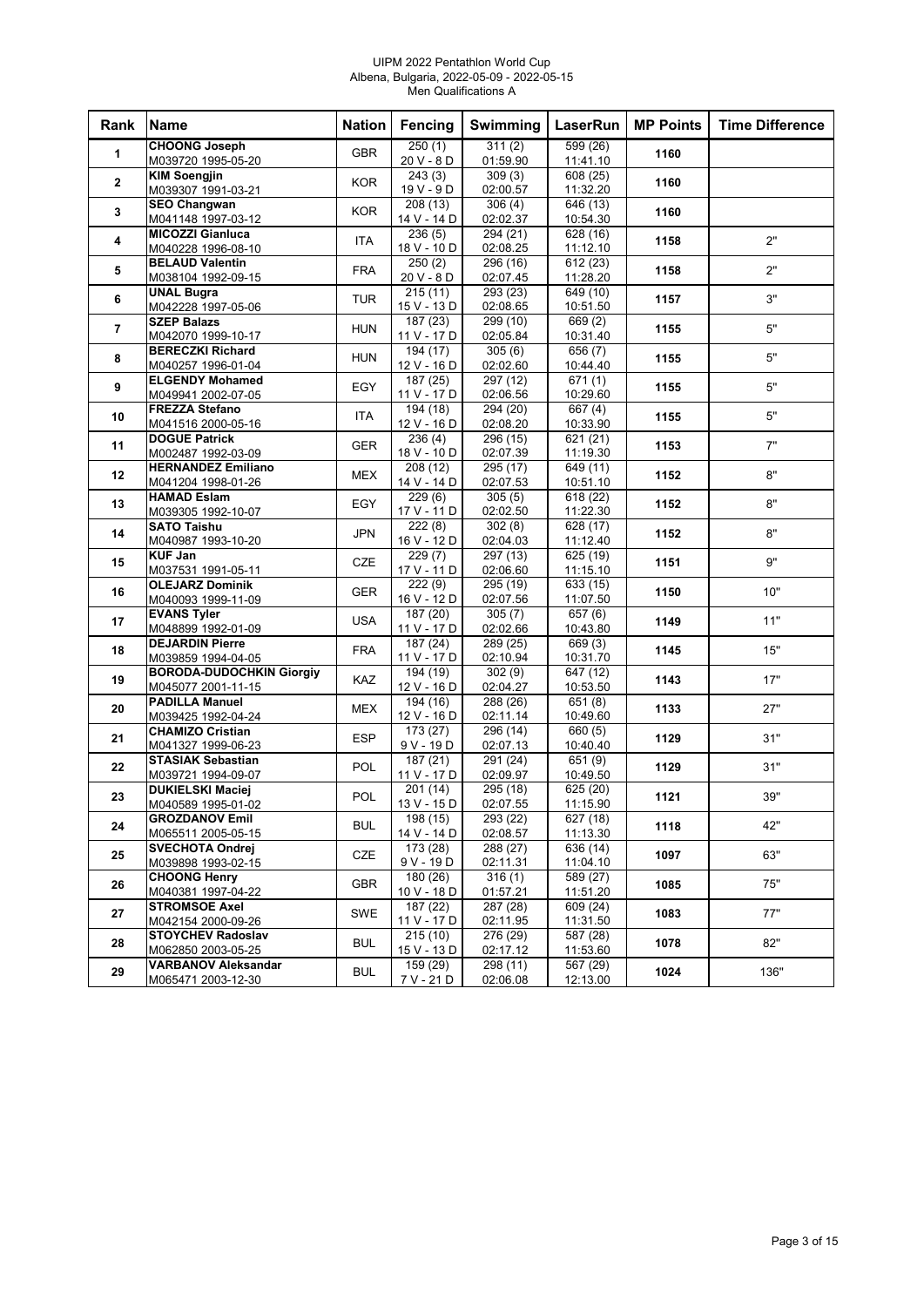#### UIPM 2022 Pentathlon World Cup Albena, Bulgaria, 2022-05-09 - 2022-05-15 Men Qualifications B

| Rank           | Name                                            | <b>Nation</b> | Fencing                | Swimming                       | <b>LaserRun</b>              | <b>MP Points</b> | <b>Time Difference</b> |
|----------------|-------------------------------------------------|---------------|------------------------|--------------------------------|------------------------------|------------------|------------------------|
| $\mathbf{1}$   | <b>MIHALEV Todor</b>                            | <b>BUL</b>    | 229(10)                | 294(17)                        | 641(9)                       | 1164             |                        |
|                | M040990 1997-04-27                              |               | 16 V - 11 D            | 02:08.39                       | 10:59.20                     |                  |                        |
| $\mathbf{2}$   | <b>SHABAN Mohanad</b>                           | EGY           | 243(4)                 | 295 (12)                       | $\overline{626}$ (18)        | 1164             |                        |
|                | M042104 2000-07-03                              |               | 18 V - 9 D             | 02:07.62                       | 11:14.80                     |                  |                        |
| $\mathbf{3}$   | <b>CARRILLO Duilio</b><br>M049394 1997-03-23    | <b>MEX</b>    | 236(7)<br>17 V - 10 D  | 295(14)<br>02:07.88            | 632(13)<br>11:08.90          | 1163             | 1"                     |
|                | <b>JUN Woongtae</b>                             |               | $\overline{257}$ (1)   | 298 (10)                       | 605 (23)                     |                  |                        |
| 4              | M040342 1995-07-31                              | <b>KOR</b>    | 20 V - 7 D             | 02:06.38                       | 11:35.30                     | 1160             | 4"                     |
| 5              | <b>JUNG Jinhwa</b><br>M037739 1989-05-24        | <b>KOR</b>    | 243(3)<br>18 V - 9 D   | $\frac{1}{306(5)}$<br>02:02.39 | $\sqrt{610(22)}$<br>11:30.90 | 1159             | 5"                     |
|                | <b>HAMED Ahmed</b>                              |               | 222(11)                | 286 (22)                       | 650 (6)                      |                  |                        |
| 6              | M040924 1997-05-31                              | EGY           | 15 V - 12 D            | 02:12.43                       | 10:50.90                     | 1158             | 6"                     |
| $\overline{7}$ | <b>UIBEL Pele</b>                               | GER           | 243(5)                 | 284 (23)                       | 630 (14)                     | 1157             | 7"                     |
|                | M043527 2000-08-24                              |               | 18 V - 9 D             | 02:13.48                       | 11:10.00                     |                  |                        |
| 8              | <b>REGOS Gergely</b>                            | <b>HUN</b>    | 236(6)                 | 295(13)                        | $\overline{626(19)}$         | 1157             | 7"                     |
|                | M040930 1996-04-26                              |               | 17 V - 10 D            | 02:07.87                       | 11:14.50                     |                  |                        |
| 9              | <b>TAMAS Jozsef</b>                             | <b>HUN</b>    | 215 (14)               | 311(2)<br>01:59.93             | 630(15)<br>11:10.00          | 1156             | 8"                     |
|                | M041181 2000-05-25<br><b>SWIDERSKI Jaroslaw</b> |               | 14 V - 13 D<br>250(2)  | 303(6)                         | 603(24)                      |                  |                        |
| 10             | M039585 1993-03-15                              | <b>POL</b>    | 19 V - 8 D             | 02:03.96                       | 11:37.80                     | 1156             | 8"                     |
|                | <b>DOGUE Marvin Faly</b>                        |               | 201 (18)               | 294 (15)                       | 661(2)                       |                  |                        |
| 11             | M038858 1995-11-01                              | <b>GER</b>    | 12 V - 15 D            | 02:08.01                       | 10:39.90                     | 1156             | 8"                     |
|                | <b>GRYCZ Marek</b>                              |               | 208 (16)               | 306(4)                         | 641(8)                       |                  | 9"                     |
| 12             | M040606 1997-09-15                              | CZE           | 13 V - 14 D            | 02:02.12                       | 10:59.20                     | 1155             |                        |
| 13             | <b>PATTE Christopher</b>                        | <b>FRA</b>    | 194 (20)               | 298(11)                        | $\overline{663}$ (1)         | 1155             | 9"                     |
|                | M005404 1990-03-28                              |               | 11 V - 16 D            | 02:06.44                       | 10:37.50                     |                  |                        |
| 14             | <b>LOUBET Brice</b>                             | <b>FRA</b>    | 208(17)                | 294(16)                        | $\sqrt{653(4)}$              | 1155             | 9"                     |
|                | M039862 1995-05-27                              |               | 13 V - 14 D            | 02:08.23                       | 10:47.80                     |                  |                        |
| 15             | <b>GUTKOWSKI Lukasz</b>                         | <b>POL</b>    | 201 (19)               | 300(7)                         | $\overline{652}$ (5)         | 1153             | 11"                    |
|                | M042148 1998-03-20                              |               | 12 V - 15 D            | 02:05.19                       | 10:48.80                     |                  |                        |
| 16             | <b>SANDOVAL Alvaro</b>                          | <b>MEX</b>    | 215(13)<br>14 V - 13 D | 299(8)<br>02:05.50             | 638 (10)<br>11:02.80         | 1152             | 12"                    |
|                | M037617 1990-11-04<br>TUMA Matous               |               | 215 (15)               | 293 (18)                       | 638 (11)                     |                  |                        |
| 17             | M043814 2001-09-05                              | <b>CZE</b>    | 14 V - 13 D            | 02:08.66                       | 11:02.00                     | 1146             | 18"                    |
|                | <b>COLASANTI Alessandro</b>                     |               | 194 (21)               | $\overline{307(3)}$            | $\sqrt{636(12)}$             |                  |                        |
| 18             | M039022 1995-01-09                              | ITA           | 11 V - 16 D            | 02:01.63                       | 11:04.70                     | 1137             | 27"                    |
|                | <b>ABDRAIMOV Temirlan</b>                       |               | 229(9)                 | 277 (27)                       | 627 (17)                     |                  |                        |
| 19             | M044309 2000-07-20                              | KAZ           | 16 V - 11 D            | 02:16.73                       | 11:13.10                     | 1133             | 31"                    |
| 20             | <b>COLASANTI Daniele</b>                        |               | 180(22)                | 292(20)                        | 659(3)                       | 1131             | 33"                    |
|                | M040441 1996-07-20                              | ITA           | 9 V - 18 D             | 02:09.49                       | 10:41.80                     |                  |                        |
| 21             | <b>KOLEV Denis</b>                              | <b>BUL</b>    | 229(8)                 | 291 (21)                       | 598 (25)                     | 1118             | 46"                    |
|                | M040239 1996-03-24                              |               | 16 V - 11 D            | 02:09.75                       | 11:42.30                     |                  |                        |
| 22             | <b>KHIJAKADZE Gaga</b>                          | <b>GEO</b>    | 173 (26)               | 283 (25)                       | 647 (7)                      | 1103             | 61"                    |
|                | M041861 2000-05-29                              |               | 8 V - 19 D             | 02:13.94                       | 10:53.30                     |                  |                        |
| 23             | <b>ASHIDA Yoshiki</b><br>M061107 1992-05-31     | JPN           | 180 (23)<br>9 V - 18 D | 292 (19)<br>02:09.48           | 628 (16)<br>11:12.80         | 1100             | 64"                    |
|                | <b>CHEREDOV Pavel</b>                           |               | 222 (12)               | 283 (24)                       | 585 (26)                     |                  |                        |
| 24             | M041662 2001-06-08                              | <b>KAZ</b>    | 15 V - 12 D            | 02:13.93                       | 11:55.50                     | 1090             | 74"                    |
|                | <b>SAMSONOV Valentin</b>                        |               | 159 (28)               | 298(9)                         | 615(21)                      |                  |                        |
| 25             | M040945 1999-02-13                              | MDA           | 6 V - 21 D             | 02:06.14                       | 11:25.80                     | 1072             | 92"                    |
|                | <b>SEKIGAWA Kazuaki</b>                         |               | 173(25)                | 317(1)                         | $\sqrt{582(27)}$             |                  | 92"                    |
| 26             | M077146 1993-12-24                              | JPN           | 8 V - 19 D             | 01:56.80                       | 11:58.80                     | 1072             |                        |
| 27             | <b>GERMANOV Lubomir</b>                         | <b>BUL</b>    | 166 (27)               | 278 (26)                       | 621 (20)                     | 1065             | 99"                    |
|                | M065513 2004-03-19                              |               | 7 V - 20 D             | 02:16.41                       | 11:19.40                     |                  |                        |
| 28             | <b>HRISTOV Radoslav</b>                         | <b>BUL</b>    | 173 (24)               | 276 (28)                       | $\overline{542}$ (28)        | 991              | 173"                   |
|                | M065512 2004-12-31                              |               | 8 V - 19 D             | 02:17.47                       | 12:38.70                     |                  |                        |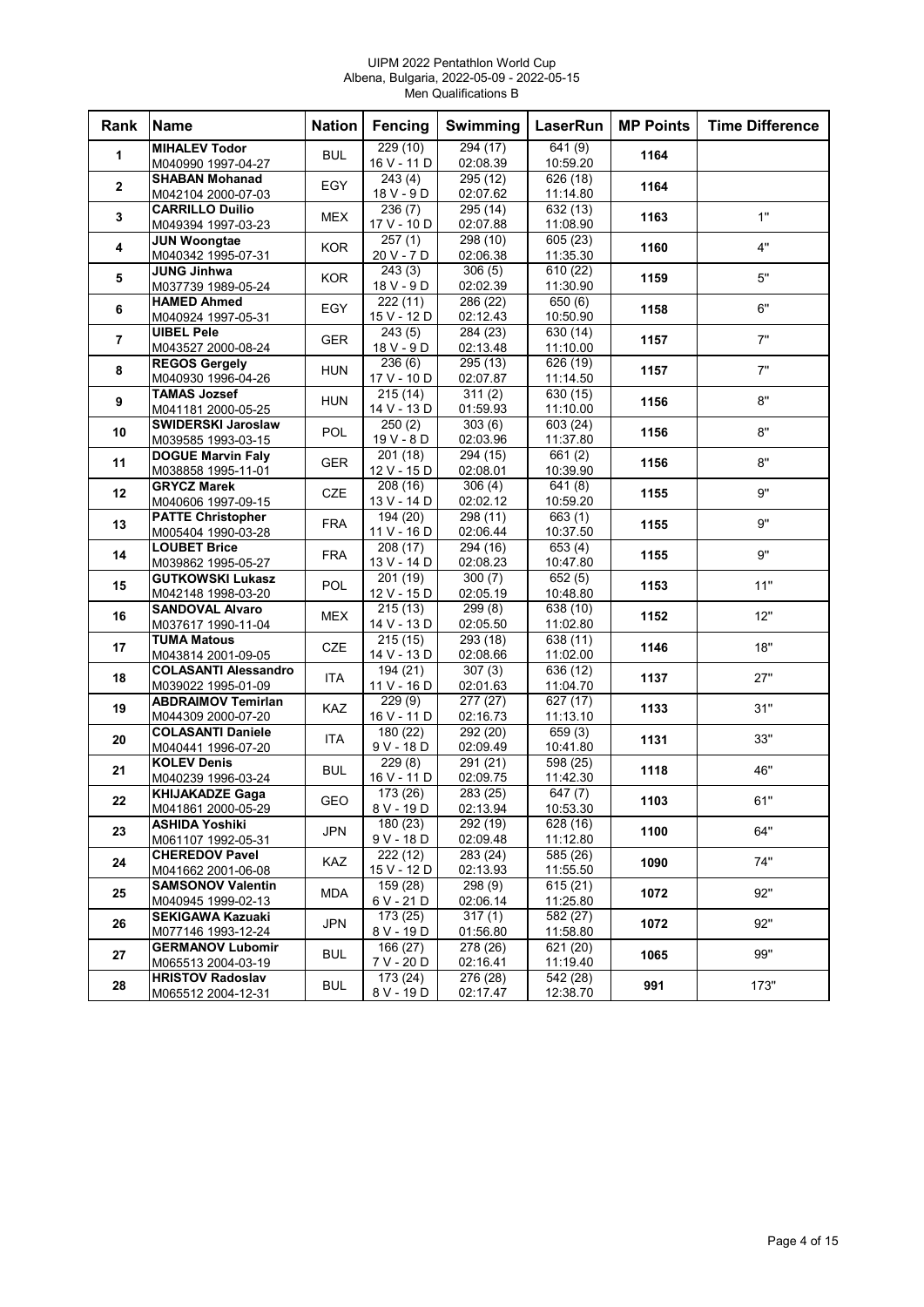#### UIPM 2022 Pentathlon World Cup Albena, Bulgaria, 2022-05-09 - 2022-05-15 Women Semi-Finals A

| Rank           | <b>Name</b>                                      | <b>Nation</b> | Fencing               | Swimming             | Riding       | LaserRun              | <b>MP Points</b> | <b>Time Difference</b> |
|----------------|--------------------------------------------------|---------------|-----------------------|----------------------|--------------|-----------------------|------------------|------------------------|
| 1              | <b>SERAPINAITE leva</b>                          | LTU           | 245(1)                | $\overline{285}$ (2) | 0(0)         | $\overline{537}$ (15) | 1067             |                        |
|                | W039668 1995-02-04                               |               | 24 V - 11 D           | 02:12.69             | 0.00         | 12:43.20              |                  |                        |
| $\overline{2}$ | <b>FOLLETT Charlie</b>                           | <b>GBR</b>    | 192 (30)              | 279(7)               | 0(0)         | 596 (2)               | 1067             |                        |
|                | W041248 1997-04-07                               |               | 13 V - 22 D           | 02:15.55             | 0.00         | 11:44.30              |                  |                        |
| 3              | <b>OZYUKSEL IIke</b>                             | <b>TUR</b>    | 217(14)               | 283(3)               | 0(0)         | 567(7)                | 1067             |                        |
|                | W040001 1997-02-24                               |               | 18 V - 17 D           | 02:13.70             | 0.00         | 12:13.50              |                  |                        |
| 4              | <b>BRYSON Kerenza</b>                            | <b>GBR</b>    | 235(3)                | 265(13)              | 0(0)         | 566(8)                | 1066             | 1"                     |
|                | W040816 1998-09-07                               |               | 22 V - 13 D           | 02:22.91             | 0.00         | 12:14.90              |                  |                        |
| 5              | <b>VEGA Tamara</b>                               | <b>MEX</b>    | 215(17)               | 279(8)               | 0(0)         | 571 (6)               | 1065             | 2"                     |
|                | W039422 1993-03-13<br><b>FAKHRUTDINOVA Alise</b> |               | 18 V - 17 D           | 02:15.72             | 0.00         | 12:09.00              |                  |                        |
| 6              | W069090 1990-02-21                               | <b>UZB</b>    | 232(8)<br>21 V - 14 D | 270 (11)<br>02:20.13 | 0(0)<br>0.00 | 562 (10)<br>12:18.60  | 1064             | 3"                     |
|                | <b>RETI Kamilla</b>                              |               | 205(23)               | 255(17)              |              | $\sqrt{602(1)}$       |                  |                        |
| $\overline{7}$ | W002355 1993-01-02                               | <b>HUN</b>    | 16 V - 19 D           | 02:27.72             | 0(0)<br>0.00 | 11:38.00              | 1062             | 5"                     |
|                | <b>CLOUVEL Elodie</b>                            |               | 232(10)               | 290(1)               | 0(0)         | 538 (14)              |                  |                        |
| 8              | W039469 1989-01-12                               | <b>FRA</b>    | 21 V - 14 D           | 02:10.30             | 0.00         | 12:42.90              | 1060             | 7"                     |
|                | <b>KRENKOVA Karolina</b>                         |               | 241(4)                | 268 (12)             | 0(0)         | 540 (13)              |                  |                        |
| 9              | W041397 1998-10-23                               | <b>CZE</b>    | 22 V - 13 D           | 02:21.17             | 0.00         | 12:40.10              | 1049             | 18"                    |
|                | <b>ADOMAITYTE Elzbieta</b>                       |               | 210(21)               | 254 (18)             | 0(0)         | 579 (4)               |                  |                        |
| 10             | W043961 2002-01-07                               | LTU           | 17 V - 18 D           | 02:28.08             | 0.00         | 12:01.90              | 1043             | 24"                    |
|                | <b>ABREU Isabela</b>                             |               | 217(15)               | 271 (10)             | 0(0)         | 550 (12)              |                  |                        |
| 11             | W043228 1995-05-21                               | <b>BRA</b>    | 18 V - 17 D           | 02:19.57             | 0.00         | 12:30.60              | 1038             | 29"                    |
|                | <b>MERCURI Beatrice</b>                          |               | 187 (32)              | 282(4)               | 0(0)         | 565 (9)               |                  |                        |
| 12             | W040843 2000-01-01                               | <b>ITA</b>    | 12 V - 23 D           | 02:14.11             | 0.00         | 12:15.30              | 1034             | 33"                    |
|                | <b>JAWAID Marlena</b>                            |               | 232(7)                | 278 (9)              | 0(0)         | 519 (17)              |                  |                        |
| 13             | W073791 2000-08-16                               | <b>SWE</b>    | 21 V - 14 D           | 02:16.06             | 0.00         | 13:01.70              | 1029             | 38"                    |
| 14             | <b>MALISZEWSKA Anna</b>                          | <b>POL</b>    | 182 (34)              | 262 (14)             | 0(0)         | 580(3)                | 1024             | 43"                    |
|                | W039219 1993-07-02                               |               | 11 V - 24 D           | 02:24.22             | 0.00         | 12:00.40              |                  |                        |
| 15             | <b>TOGNETTI Aurora</b>                           | <b>ITA</b>    | 210(29)               | 281(6)               | 0(0)         | 526 (16)              | 1017             | 50"                    |
|                | W040437 1998-09-13                               |               | 15 V - 20 D           | 02:14.70             | 0.00         | 12:54.90              |                  |                        |
| 16             | <b>OLIVER Catherine Mayran</b>                   | <b>MEX</b>    | 200(25)               | 255 (16)             | 0(0)         | 553 (11)              | 1008             | 59"                    |
|                | W046603 2001-08-21                               |               | 15 V - 20 D           | 02:27.70             | 0.00         | 12:27.80              |                  |                        |
| 17             | <b>ERDOS Rita</b>                                | <b>HUN</b>    | 170(36)               | 257 (15)             | 0(0)         | 572(5)                | 999              | 68"                    |
|                | W043163 2002-07-22                               |               | $9V - 26D$            | 02:26.51             | 0.00         | 12:08.40              |                  |                        |
| 18             | <b>SHIBATA Hana</b>                              | <b>JPN</b>    | 192 (31)              | 282(5)               | 0(0)         | 494 (18)              | 968              | 99"                    |
|                | W041858 2002-02-25                               |               | 13 V - 22 D           | 02:14.41             | 0.00         | 13:26.10              |                  |                        |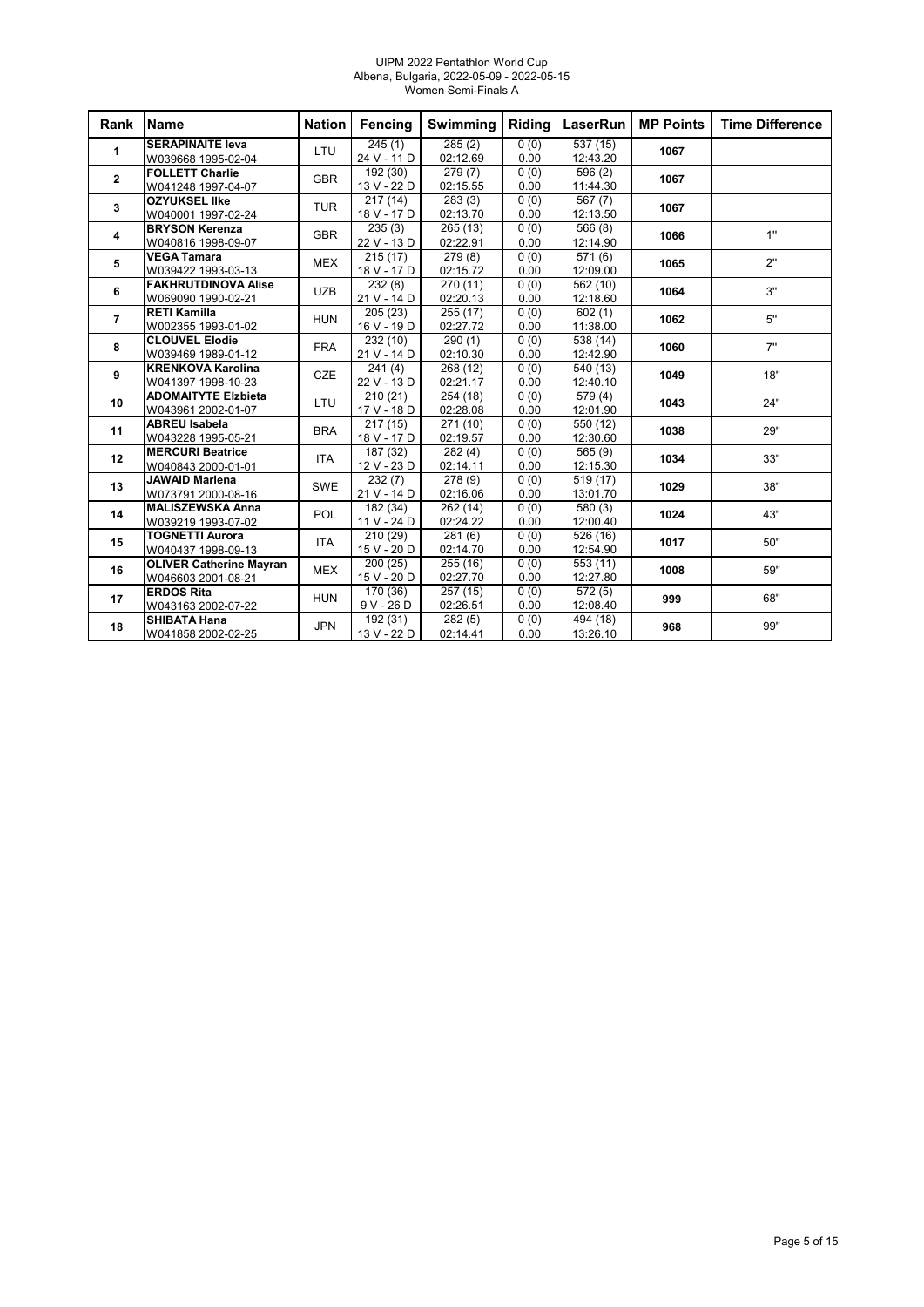#### UIPM 2022 Pentathlon World Cup Albena, Bulgaria, 2022-05-09 - 2022-05-15 Women Semi-Finals B

| Rank           | <b>Name</b>                                         | <b>Nation</b> | Fencing                             | <b>Swimming</b>      | Riding       | LaserRun             | <b>MP Points</b> | <b>Time Difference</b> |
|----------------|-----------------------------------------------------|---------------|-------------------------------------|----------------------|--------------|----------------------|------------------|------------------------|
| 1              | <b>VARLEY Jessica</b><br>W040380 1995-03-09         | <b>GBR</b>    | 200(27)<br>15 V - 20 D              | 274(9)<br>02:18.41   | 0(0)<br>0.00 | 591(1)<br>11:49.20   | 1065             |                        |
| $\overline{2}$ | <b>LANGREHR Rebecca</b><br>W040067 1998-04-03       | <b>GER</b>    | 229(11)<br>20 V - 15 D              | 273 (10)<br>02:18.67 | 0(0)<br>0.00 | 563(6)<br>12:17.80   | 1065             |                        |
| 3              | <b>NOVOTNA Veronika</b><br>W042326 2000-11-11       | CZE           | 232(6)<br>21 V - 14 D               | 271 (12)<br>02:19.52 | 0(0)<br>0.00 | 562(7)<br>12:18.80   | 1065             |                        |
| 4              | <b>KIM Sunwoo</b><br>W040674 1996-10-06             | <b>KOR</b>    | $\frac{230(9)}{2}$<br>21 V - 14 D   | 278(4)<br>02:16.25   | 0(0)<br>0.00 | 557 (10)<br>12:23.80 | 1065             |                        |
| 5              | <b>GUZI Blanka</b><br>W041178 1999-05-14            | <b>HUN</b>    | 227(12)<br>20 V - 15 D              | 270 (14)<br>02:20.14 | 0(0)<br>0.00 | 567(4)<br>12:13.90   | 1064             | 1"                     |
| 6              | <b>GREEN Olivia</b><br>W042115 1999-11-23           | <b>GBR</b>    | 215(18)<br>18 V - 17 D              | 275(8)<br>02:17.94   | 0(0)<br>0.00 | 571(3)<br>12:09.60   | 1061             | 4"                     |
| $\overline{7}$ | <b>OLIVER Mayan</b><br>W039765 1993-07-07           | <b>MEX</b>    | 210(22)<br>17 V - 18 D              | 265(15)<br>02:22.74  | 0(0)<br>0.00 | 586 (2)<br>11:54.90  | 1061             | 4"                     |
| 8              | <b>SIMON Sarolta</b><br>W040929 1997-08-30          | <b>HUN</b>    | 239(2)<br>22 V - 13 D               | 256 (18)<br>02:27.36 | 0(0)<br>0.00 | 564(5)<br>12:16.10   | 1059             | 6"                     |
| 9              | <b>TOGNETTI Francesca</b><br>W040132 1995-08-19     | <b>ITA</b>    | 232(5)<br>21 V - 14 D               | 271(13)<br>02:19.55  | 0(0)<br>0.00 | 553 (12)<br>12:27.00 | 1056             | 9"                     |
| 10             | <b>KIM Sehee</b><br>W040750 1995-11-25              | <b>KOR</b>    | 216(19)<br>17 V - 18 D              | 277(6)<br>02:16.99   | 0(0)<br>0.00 | 558 (8)<br>12:22.60  | 1051             | 14"                    |
| 11             | <b>ISMAIL Malak</b><br>W041888 2005-06-08           | EGY           | 211(24)<br>16 V - 19 D              | 272(11)<br>02:19.07  | 0(0)<br>0.00 | 555(11)<br>12:25.50  | 1038             | 27"                    |
| 12             | <b>MEDINA GONZALEZ Andrea</b><br>W043606 2001-09-03 | <b>ESP</b>    | 210(20)<br>17 V - 18 D              | 275(7)<br>02:17.90   | 0(0)<br>0.00 | 549 (14)<br>12:31.70 | 1034             | 31"                    |
| 13             | <b>ARCEO Mariana</b><br>W039816 1994-04-26          | <b>MEX</b>    | 202 (26)<br>15 V - 20 D             | 277(5)<br>02:16.53   | 0(0)<br>0.00 | 551 (13)<br>12:29.30 | 1030             | 35"                    |
| 14             | <b>UCHIDA Misaki</b><br>W044959 1998-03-18          | <b>JPN</b>    | 180(35)<br>11 V - 24 D              | 291(1)<br>02:09.62   | 0(0)<br>0.00 | 557 (9)<br>12:23.20  | 1028             | 37"                    |
| 15             | <b>RINAUDO Alice</b><br>W041656 2000-04-18          | <b>ITA</b>    | 222(13)<br>19 V - 16 D              | 281(2)<br>02:14.74   | 0(0)<br>0.00 | 498 (18)<br>13:22.90 | 1001             | 64"                    |
| 16             | <b>AKSIN Ipek</b><br>W039555 1996-07-01             | <b>TUR</b>    | $\overline{215}(16)$<br>18 V - 17 D | 280(3)<br>02:15.08   | 0(0)<br>0.00 | 501(17)<br>13:19.90  | 996              | 69"                    |
| 17             | <b>DAVIS Jessica</b><br>W041234 1992-01-30          | <b>USA</b>    | 200 (28)<br>15 V - 20 D             | 256 (16)<br>02:27.13 | 0(0)<br>0.00 | 532 (15)<br>12:48.70 | 988              | 77"                    |
| 18             | <b>AMER Zeina</b><br>W041878 2005-04-25             | EGY           | 191 (33)<br>12 V - 23 D             | 256 (17)<br>02:27.24 | 0(0)<br>0.00 | 518(16)<br>13:02.00  | 965              | 100"                   |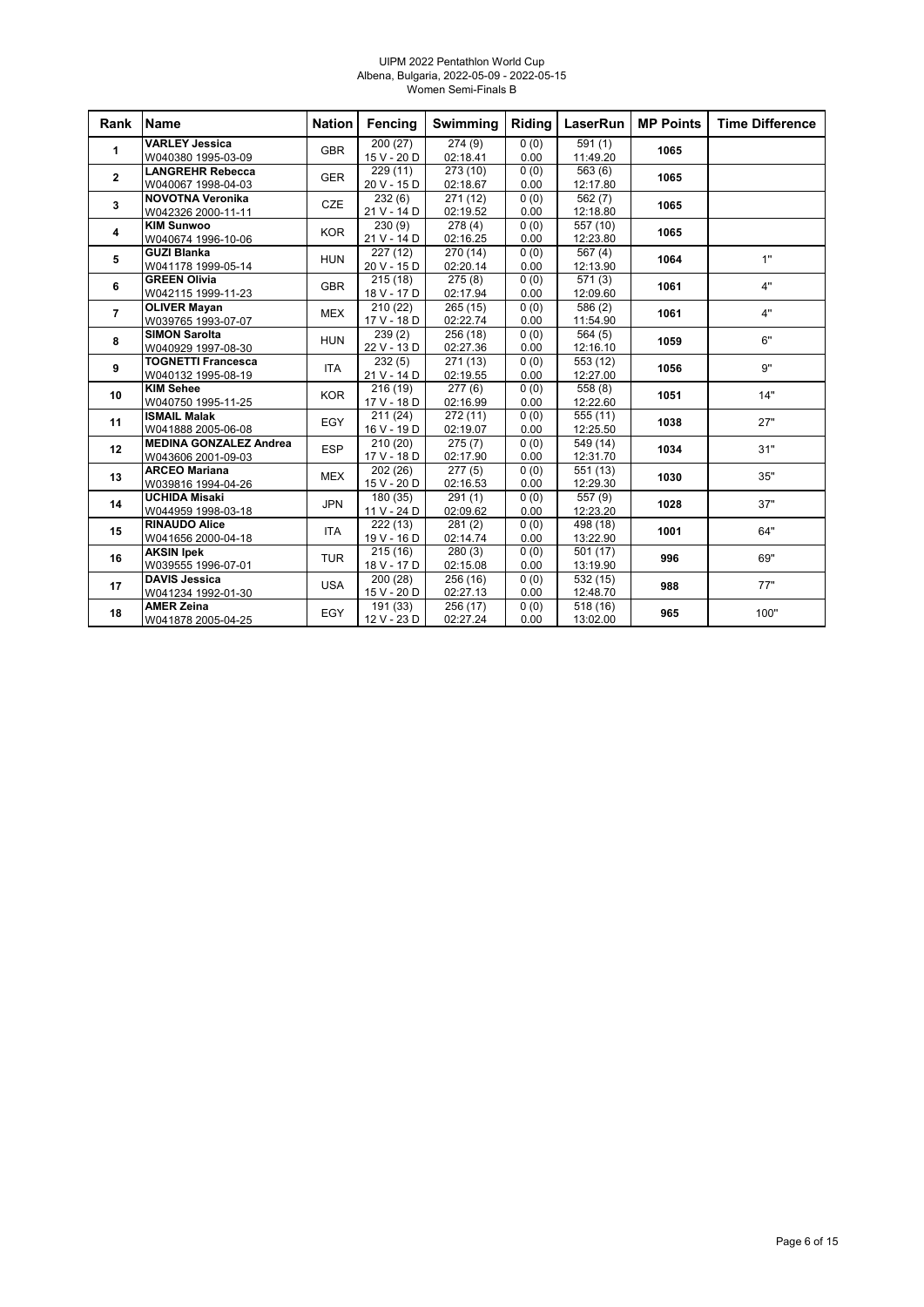#### UIPM 2022 Pentathlon World Cup Albena, Bulgaria, 2022-05-09 - 2022-05-15 Men Semi-Finals A

| Rank           | <b>Name</b>                                       | <b>Nation</b> | Fencing                 | Swimming             | Riding       | LaserRun                         | <b>MP Points</b> | <b>Time Difference</b> |
|----------------|---------------------------------------------------|---------------|-------------------------|----------------------|--------------|----------------------------------|------------------|------------------------|
| 1              | <b>SEO Changwan</b><br>M041148 1997-03-12         | <b>KOR</b>    | 219(17)<br>18 V - 17 D  | 307(3)<br>02:01.93   | 0(0)<br>0.00 | 650(5)<br>10:50.90               | 1176             |                        |
| $\mathbf{2}$   | <b>ELGENDY Mohamed</b><br>M049941 2002-07-05      | EGY           | 220 (13)<br>19 V - 16 D | 299(8)<br>02:05.66   | 0(0)<br>0.00 | 656(4)<br>10:44.10               | 1175             | 1"                     |
| 3              | <b>CARRILLO Duilio</b><br>M049394 1997-03-23      | <b>MEX</b>    | 249(3)<br>24 V - 11 D   | 290 (16)<br>02:10.23 | 0(0)<br>0.00 | 635 (11)<br>11:05.10             | 1174             | 2"                     |
| 4              | <b>SHABAN Mohanad</b><br>M042104 2000-07-03       | EGY           | 250(2)<br>25 V - 10 D   | 301(5)<br>02:04.63   | 0(0)<br>0.00 | 623 (16)<br>11:17.50             | 1174             | 2"                     |
| 5              | <b>PATTE Christopher</b><br>M005404 1990-03-28    | <b>FRA</b>    | 242(5)<br>23 V - 12 D   | 298 (10)<br>02:06.32 | 0(0)<br>0.00 | 631 (13)<br>11:09.70             | 1171             | 5"                     |
| 6              | <b>SZEP Balazs</b><br>M042070 1999-10-17          | <b>HUN</b>    | 215(16)<br>18 V - 17 D  | 298(9)<br>02:06.16   | 0(0)<br>0.00 | $\overline{657}$ (3)<br>10:43.10 | 1170             | 6"                     |
| $\overline{7}$ | <b>BERECZKI Richard</b><br>M040257 1996-01-04     | <b>HUN</b>    | 205 (20)<br>16 V - 19 D | 305(4)<br>02:02.94   | 0(0)<br>0.00 | 660(1)<br>10:40.30               | 1170             | 6"                     |
| 8              | <b>KUF Jan</b><br>M037531 1991-05-11              | <b>CZE</b>    | 228 (14)<br>19 V - 16 D | 293 (12)<br>02:08.81 | 0(0)<br>0.00 | 645(7)<br>10:55.10               | 1166             | 10"                    |
| 9              | <b>BELAUD Valentin</b><br>M038104 1992-09-15      | <b>FRA</b>    | 232(8)<br>21 V - 14 D   | 296 (11)<br>02:07.26 | 0(0)<br>0.00 | 634 (12)<br>11:06.60             | 1162             | 14"                    |
| 10             | <b>FREZZA Stefano</b><br>M041516 2000-05-16       | <b>ITA</b>    | 200 (23)<br>15 V - 20 D | 290 (15)<br>02:10.11 | 0(0)<br>0.00 | 659(2)<br>10:41.70               | 1149             | 27"                    |
| 11             | <b>COLASANTI Alessandro</b><br>M039022 1995-01-09 | <b>ITA</b>    | 193 (31)<br>12 V - 23 D | 309(2)<br>02:00.71   | 0(0)<br>0.00 | 645 (7)<br>10:55.30              | 1147             | 29"                    |
| 12             | <b>DOGUE Patrick</b><br>M002487 1992-03-09        | <b>GER</b>    | 220(11)<br>19 V - 16 D  | 291 (14)<br>02:09.52 | 0(0)<br>0.00 | 627 (14)<br>11:13.50             | 1138             | 38"                    |
| 13             | <b>UIBEL Pele</b><br>M043527 2000-08-24           | <b>GER</b>    | 207 (19)<br>16 V - 19 D | 284 (17)<br>02:13.37 | 0(0)<br>0.00 | 642 (10)<br>10:58.20             | 1133             | 43"                    |
| 14             | <b>KIM Soengjin</b><br>M039307 1991-03-21         | <b>KOR</b>    | 190 (30)<br>13 V - 22 D | 312(1)<br>01:59.25   | 0(0)<br>0.00 | 625 (15)<br>11:15.20             | 1127             | 49"                    |
| 15             | <b>TUMA Matous</b><br>M043814 2001-09-05          | <b>CZE</b>    | 185 (34)<br>12 V - 23 D | 292 (13)<br>02:09.48 | 0(0)<br>0.00 | 645 (8)<br>10:55.50              | 1122             | 54"                    |
| 16             | <b>SATO Taishu</b><br>M040987 1993-10-20          | <b>JPN</b>    | 177 (36)<br>10 V - 25 D | 299(7)<br>02:05.56   | 0(0)<br>0.00 | 643 (9)<br>10:57.60              | 1119             | 57"                    |
| 17             | <b>SANDOVAL Alvaro</b><br>M037617 1990-11-04      | <b>MEX</b>    | 220(12)<br>19 V - 16 D  | 300(6)<br>02:05.24   | 0(0)<br>0.00 | 573 (17)<br>12:07.20             | 1093             | 83"                    |
| 18             | <b>GUTKOWSKI Lukasz</b><br>M042148 1998-03-20     | <b>POL</b>    | <b>DNS</b>              | <b>DNS</b>           | 0(0)<br>0.00 | <b>DNS</b>                       | 0                | 1176"                  |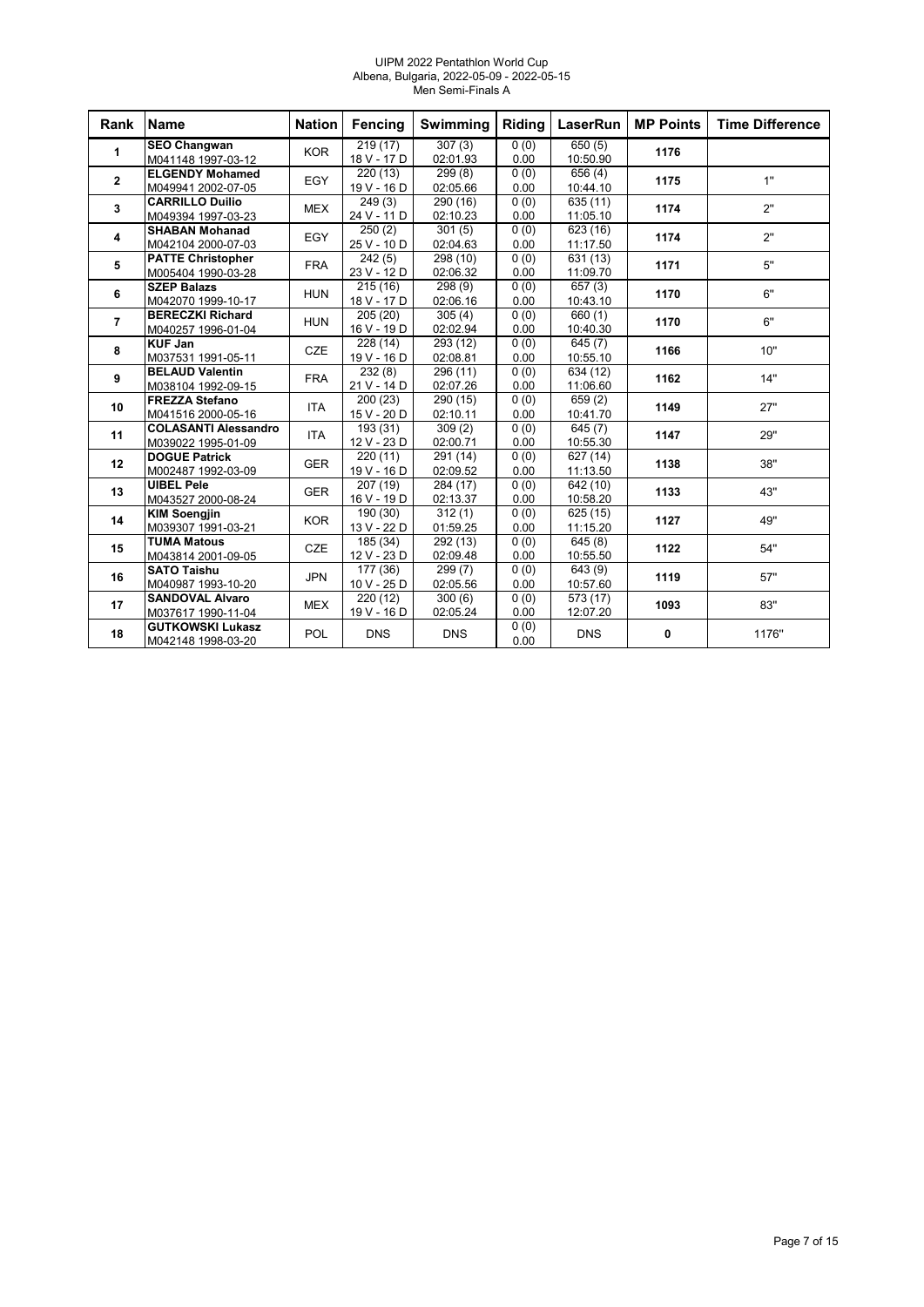#### UIPM 2022 Pentathlon World Cup Albena, Bulgaria, 2022-05-09 - 2022-05-15 Men Semi-Finals B

| Rank                    | <b>Name</b>                                     | <b>Nation</b> | Fencing                              | Swimming             | Riding       | LaserRun                          | <b>MP Points</b> | <b>Time Difference</b> |
|-------------------------|-------------------------------------------------|---------------|--------------------------------------|----------------------|--------------|-----------------------------------|------------------|------------------------|
| 1                       | <b>CHOONG Joseph</b><br>M039720 1995-05-20      | <b>GBR</b>    | $\sqrt{244(6)}$<br>23 V - 12 D       | 304(5)<br>02:03.35   | 0(0)<br>0.00 | 626(12)<br>11:14.90               | 1174             |                        |
| $\mathbf{2}$            | <b>JUN Woongtae</b><br>M040342 1995-07-31       | <b>KOR</b>    | 284(1)<br>$31V - 4D$                 | 295 (14)<br>02:07.53 | 0(0)<br>0.00 | 595 (16)<br>11:45.90              | 1174             |                        |
| 3                       | <b>HAMED Ahmed</b><br>M040924 1997-05-31        | EGY           | 240(4)<br>23 V - 12 D                | 290 (17)<br>02:10.30 | 0(0)<br>0.00 | 643(8)<br>10:57.00                | 1173             | 1"                     |
| $\overline{\mathbf{4}}$ | <b>MIHALEV Todor</b><br>M040990 1997-04-27      | <b>BUL</b>    | 229(9)<br>20 V - 15 D                | 295 (15)<br>02:07.72 | 0(0)<br>0.00 | 649(6)<br>10:51.50                | 1173             | 1"                     |
| 5                       | <b>REGOS Gergely</b><br>M040930 1996-04-26      | <b>HUN</b>    | $\overline{222}$ (10)<br>19 V - 16 D | 302(7)<br>02:04.16   | 0(0)<br>0.00 | $\sqrt{648}$ (7)<br>10:52.50      | 1172             | 2"                     |
| 6                       | <b>GRYCZ Marek</b><br>M040606 1997-09-15        | <b>CZE</b>    | 195(27)<br>14 V - 21 D               | 305(4)<br>02:02.70   | 0(0)<br>0.00 | 671(3)<br>10:29.10                | 1171             | 3"                     |
| $\overline{7}$          | <b>JUNG Jinhwa</b><br>M037739 1989-05-24        | <b>KOR</b>    | 235(7)<br>22 V - 13 D                | 307(2)<br>02:01.52   | 0(0)<br>0.00 | 629 (10)<br>11:11.60              | 1171             | 3"                     |
| 8                       | <b>UNAL Bugra</b><br>M042228 1997-05-06         | <b>TUR</b>    | 215(15)<br>18 V - 17 D               | 299 (10)<br>02:05.86 | 0(0)<br>0.00 | $\overline{657(5)}$<br>10:43.70   | 1171             | 3"                     |
| 9                       | <b>DOGUE Marvin Faly</b><br>M038858 1995-11-01  | <b>GER</b>    | 200 (22)<br>15 V - 20 D              | 296 (13)<br>02:07.24 | 0(0)<br>0.00 | 674(2)<br>10:26.30                | 1170             | 4"                     |
| 10                      | <b>DEJARDIN Pierre</b><br>M039859 1994-04-05    | <b>FRA</b>    | 195 (26)<br>14 V - 21 D              | 292 (16)<br>02:09.01 | 0(0)<br>0.00 | 676 (1)<br>10:24.00               | 1163             | 11"                    |
| 11                      | <b>LOUBET Brice</b><br>M039862 1995-05-27       | <b>FRA</b>    | 195 (28)<br>14 V - 21 D              | 297 (11)<br>02:06.80 | 0(0)<br>0.00 | 664 (4)<br>10:36.50               | 1156             | 18"                    |
| 12                      | <b>EVANS Tyler</b><br>M048899 1992-01-09        | <b>USA</b>    | 193 (32)<br>12 V - 23 D              | 300(8)<br>02:05.32   | 0(0)<br>0.00 | 641 (9)<br>10:59.10               | 1134             | 40"                    |
| 13                      | <b>SWIDERSKI Jaroslaw</b><br>M039585 1993-03-15 | <b>POL</b>    | 210 (24)<br>15 V - 20 D              | 306(3)<br>02:02.38   | 0(0)<br>0.00 | 609 (14)<br>11:31.40              | 1125             | 49"                    |
| 14                      | <b>HERNANDEZ Emiliano</b><br>M041204 1998-01-26 | <b>MEX</b>    | 197(25)<br>14 V - 21 D               | 299(9)<br>02:05.69   | 0(0)<br>0.00 | 627 (11)<br>11:13.60              | 1123             | 51"                    |
| 15                      | <b>TAMAS Jozsef</b><br>M041181 2000-05-25       | <b>HUN</b>    | 190 (29)<br>13 V - 22 D              | 315(1)<br>01:57.70   | 0(0)<br>0.00 | $\overline{616}$ (13)<br>11:24.40 | 1121             | 53"                    |
| 16                      | <b>OLEJARZ Dominik</b><br>M040093 1999-11-09    | <b>GER</b>    | 215(18)<br>18 V - 17 D               | 296 (12)<br>02:07.13 | 0(0)<br>0.00 | 602 (15)<br>11:38.60              | 1113             | 61"                    |
| 17                      | <b>HAMAD Eslam</b><br>M039305 1992-10-07        | EGY           | 205(21)<br>16 V - 19 D               | 304(6)<br>02:03.47   | 0(0)<br>0.00 | 558 (17)<br>12:22.00              | 1067             | 107"                   |
| 18                      | <b>MICOZZI Gianluca</b><br>M040228 1996-08-10   | <b>ITA</b>    | <b>DNS</b>                           | <b>DNS</b>           | 0(0)<br>0.00 | <b>DNS</b>                        | 0                | 1174"                  |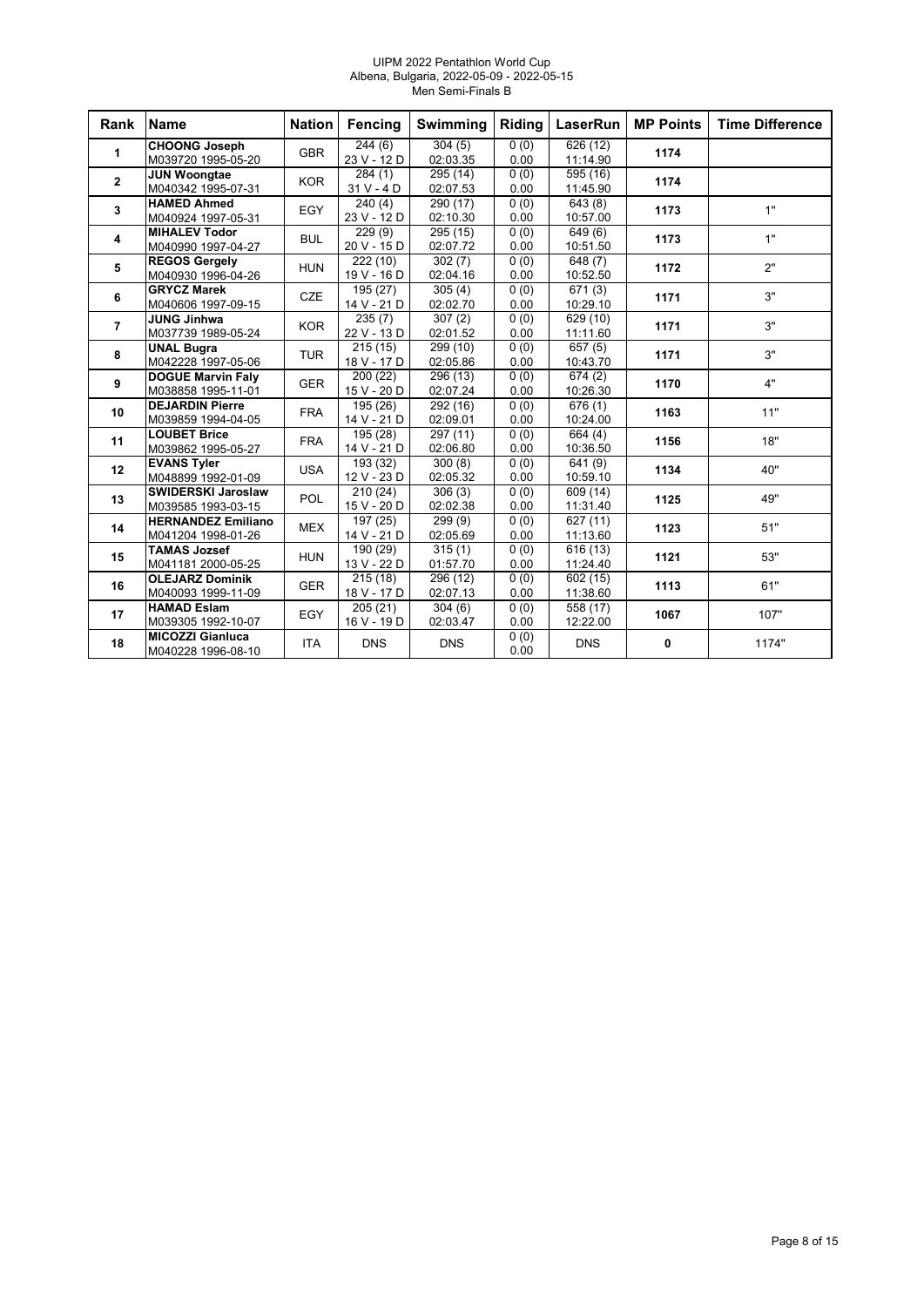#### UIPM 2022 Pentathlon World Cup Albena, Bulgaria, 2022-05-09 - 2022-05-15 Women Finals

| Rank           | <b>Name</b>                                 | <b>Nation</b> | <b>Fencing</b>        | <b>Swimming</b>      | Riding          | LaserRun             | <b>MP Points</b> | <b>Time Difference</b> |
|----------------|---------------------------------------------|---------------|-----------------------|----------------------|-----------------|----------------------|------------------|------------------------|
| 1              | <b>SERAPINAITE leva</b>                     | <b>LTU</b>    | $\sqrt{245(1)}$       | 286(2)               | 300(6)          | 571 (10)             | 1402             |                        |
|                | W039668 1995-02-04                          |               | 24 V - 11 D           | 02:12.16             | 69.00           | 12:09.50             |                  |                        |
| $\mathbf{2}$   | <b>NOVOTNA Veronika</b>                     | <b>CZE</b>    | 232(6)                | 274(8)               | 288 (11)        | 600(2)               | 1394             | 8"                     |
|                | W042326 2000-11-11                          |               | 21 V - 14 D           | 02:18.45             | 80.00           | 11:40.30             |                  |                        |
| 3              | <b>OZYUKSEL IIke</b>                        | <b>TUR</b>    | 219(14)               | 279(4)               | 300(1)          | 587 (6)              | 1385             | 17"                    |
|                | W040001 1997-02-24                          |               | 18 V - 17 D           | 02:15.62             | 75.00           | 11:53.50             |                  |                        |
| 4              | <b>GUZI Blanka</b>                          | <b>HUN</b>    | 225 (12)              | 273 (10)             | 293 (9)         | 587 (7)              | 1378             | 24"                    |
|                | W041178 1999-05-14                          |               | 20 V - 15 D           | 02:18.99             | 71.00           | 11:53.10             |                  |                        |
| 5              | <b>LANGREHR Rebecca</b>                     | <b>GER</b>    | 227(11)               | 273(9)               | 293 (8)         | $\overline{582(8)}$  | 1375             | 27"                    |
|                | W040067 1998-04-03                          |               | 20 V - 15 D           | 02:18.78             | 68.00           | 11:58.30             |                  |                        |
| 6              | <b>GREEN Olivia</b>                         | <b>GBR</b>    | 215(18)               | $\overline{275}$ (7) | 300(4)          | 581 (9)              | 1371             | 31"                    |
|                | W042115 1999-11-23<br><b>BRYSON Kerenza</b> |               | 18 V - 17 D           | 02:17.59             | 71.00           | 11:59.80             |                  |                        |
| $\overline{7}$ |                                             | <b>GBR</b>    | 235(3)<br>22 V - 13 D | 262 (16)<br>02:24.20 | 300(7)<br>67.00 | 570 (12)<br>12:10.80 | 1367             | 35"                    |
|                | W040816 1998-09-07<br><b>KIM Sunwoo</b>     |               | 234(9)                | 276(6)               | 286(13)         |                      |                  |                        |
| 8              | W040674 1996-10-06                          | <b>KOR</b>    | 21 V - 14 D           | 02:17.26             | 75.00           | 567 (13)<br>12:13.00 | 1363             | 39"                    |
|                | <b>FOLLETT Charlie</b>                      |               | 194 (30)              | 278(5)               | 300(5)          | 587 (6)              |                  |                        |
| 9              | W041248 1997-04-07                          | <b>GBR</b>    | 13 V - 22 D           | 02:16.46             | 70.00           | 11:53.90             | 1359             | 43"                    |
|                | <b>VEGA Tamara</b>                          |               | 215(17)               | 280(3)               | 286 (12)        | 570 (11)             |                  |                        |
| 10             | W039422 1993-03-13                          | <b>MEX</b>    | 18 V - 17 D           | 02:15.05             | 69.00           | 12:10.50             | 1351             | 51"                    |
|                | <b>VARLEY Jessica</b>                       |               | 200(27)               | 266 (14)             | 271(17)         | 612(1)               |                  |                        |
| 11             | W040380 1995-03-09                          | <b>GBR</b>    | 15 V - 20 D           | 02:22.32             | 83.00           | 11:28.10             | 1349             | 53"                    |
|                | <b>SIMON Sarolta</b>                        |               | 239(2)                | 260 (17)             | 288 (10)        | 561 (14)             |                  |                        |
| 12             | W040929 1997-08-30                          | <b>HUN</b>    | 22 V - 13 D           | 02:25.28             | 80.00           | 12:19.00             | 1348             | 54"                    |
|                | <b>TOGNETTI Francesca</b>                   |               | 234(5)                | 268 (13)             | 300(2)          | 539 (16)             |                  |                        |
| 13             | W040132 1995-08-19                          | <b>ITA</b>    | 21 V - 14 D           | 02:21.37             | 73.00           | 12:41.10             | 1341             | 61"                    |
|                | <b>FAKHRUTDINOVA Alise</b>                  |               | 230(8)                | 270 (12)             | 300(3)          | 538 (17)             |                  |                        |
| 14             | W069090 1990-02-21                          | <b>UZB</b>    | 21 V - 14 D           | 02:20.46             | 73.00           | 12:42.90             | 1338             | 64"                    |
|                | <b>CLOUVEL Elodie</b>                       |               | 232 (10)              | 291(1)               | 285 (14)        | 529 (18)             |                  |                        |
| 15             | W039469 1989-01-12                          | <b>FRA</b>    | 21 V - 14 D           | 02:09.81             | 76.00           | 12:51.40             | 1337             | 65"                    |
|                | <b>KIM Sehee</b>                            |               | 216 (19)              | 272 (11)             | 285 (15)        | 560 (15)             |                  |                        |
| 16             | W040750 1995-11-25                          | <b>KOR</b>    | 17 V - 18 D           | 02:19.02             | 83.00           | 12:20.40             | 1333             | 69"                    |
|                | <b>RETI Kamilla</b>                         |               | 205(23)               | 249 (18)             | 279 (16)        | 595(3)               |                  |                        |
| 17             | W002355 1993-01-02                          | <b>HUN</b>    | 16 V - 19 D           | 02:30.71             | 75.00           | 11:45.70             | 1328             | 74"                    |
|                | <b>OLIVER Mayan</b>                         |               | $\overline{212}$ (22) | 265 (15)             | 233 (18)        | $\overline{593}$ (4) |                  |                        |
| 18             | W039765 1993-07-07                          | <b>MEX</b>    | 17 V - 18 D           | 02:22.72             | 97.00           | 11:47.30             | 1303             | 99"                    |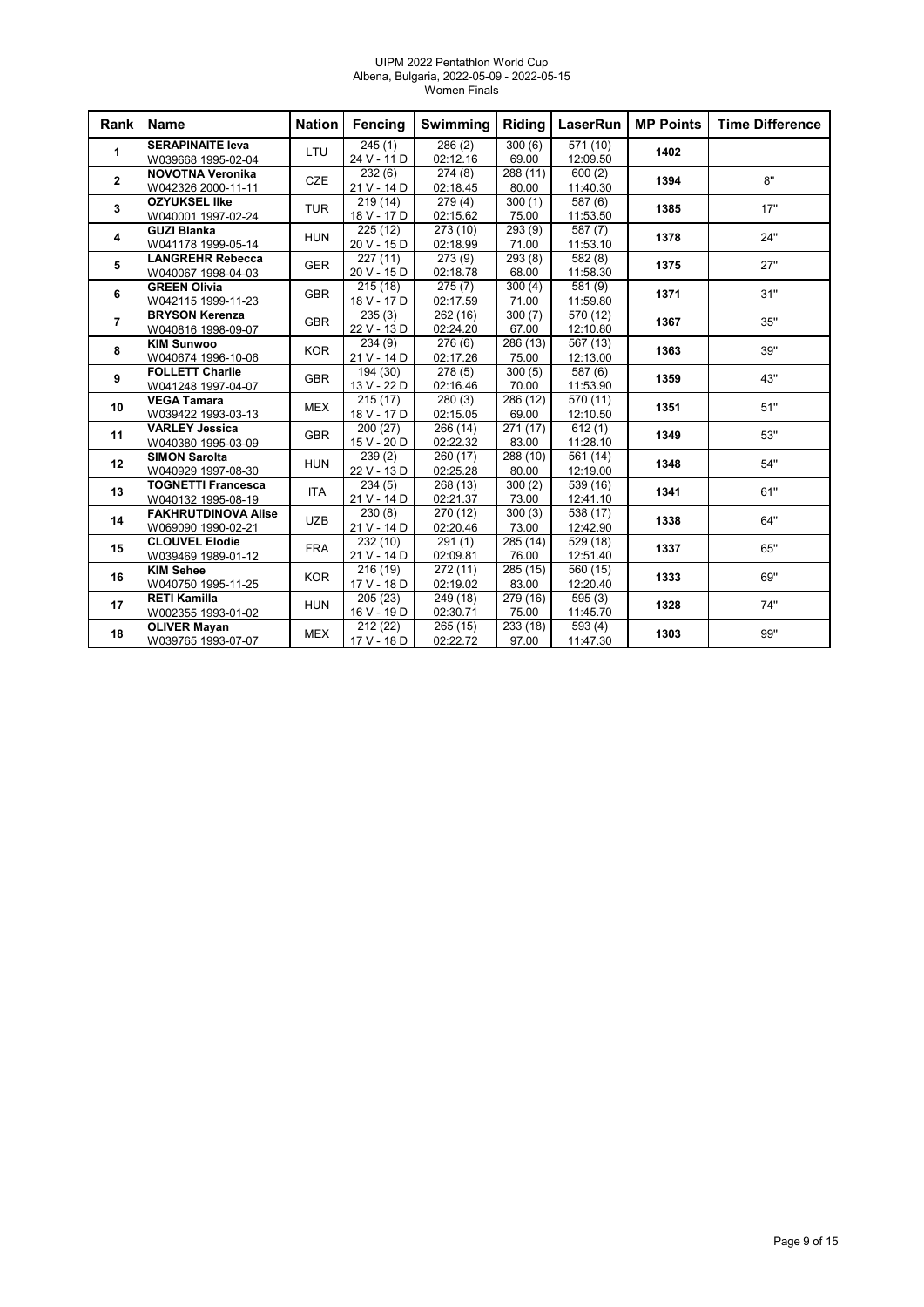#### UIPM 2022 Pentathlon World Cup Albena, Bulgaria, 2022-05-09 - 2022-05-15 Men Finals

| Rank           | <b>Name</b>                                    | <b>Nation</b> | <b>Fencing</b>                      | Swimming                        | Riding                         | <b>LaserRun</b>                | <b>MP Points</b> | <b>Time Difference</b> |
|----------------|------------------------------------------------|---------------|-------------------------------------|---------------------------------|--------------------------------|--------------------------------|------------------|------------------------|
| 1              | <b>JUN Woongtae</b><br>M040342 1995-07-31      | <b>KOR</b>    | 284(1)<br>31 V - 4 D                | 308(1)<br>02:01.49              | 293(7)<br>68.00                | 652 (12)<br>10:48.20           | 1537             |                        |
| $\mathbf{2}$   | <b>CHOONG Joseph</b><br>M039720 1995-05-20     | <b>GBR</b>    | 242(6)<br>23 V - 12 D               | $\overline{302}(4)$<br>02:04.18 | 300(1)<br>74.00                | 657 (10)<br>10:43.50           | 1501             | 36"                    |
| 3              | <b>SHABAN Mohanad</b><br>M042104 2000-07-03    | EGY           | 252(2)<br>25 V - 10 D               | 302(5)<br>02:04.35              | 293 (10)<br>74.00              | 653 (11)<br>10:47.00           | 1500             | 37"                    |
| 4              | <b>SZEP Balazs</b><br>M042070 1999-10-17       | <b>HUN</b>    | 215(16)<br>18 V - 17 D              | 298 (10)<br>02:06.06            | 300(5)<br>65.00                | 682(3)<br>10:18.80             | 1495             | 42"                    |
| 5              | <b>PATTE Christopher</b><br>M005404 1990-03-28 | <b>FRA</b>    | 242(5)<br>23 V - 12 D               | 300(9)<br>02:05.33              | 293(8)<br>69.00                | 658 (9)<br>10:42.90            | 1493             | 44"                    |
| 6              | <b>SEO Changwan</b><br>M041148 1997-03-12      | <b>KOR</b>    | 215(17)<br>18 V - 17 D              | 307(2)<br>02:01.98              | 293 (9)<br>72.00               | 676 (4)<br>10:24.30            | 1491             | 46"                    |
| $\overline{7}$ | <b>BERECZKI Richard</b><br>M040257 1996-01-04  | <b>HUN</b>    | 221 (20)<br>16 V - 19 D             | 305(3)<br>02:02.56              | 286 (11)<br>75.00              | 675(5)<br>10:25.60             | 1487             | 50"                    |
| 8              | <b>JUNG Jinhwa</b><br>M037739 1989-05-24       | <b>KOR</b>    | 237(7)<br>22 V - 13 D               | 302(6)<br>02:04.35              | $\overline{300}$ (3)<br>70.00  | 634 (15)<br>11:06.50           | 1473             | 64"                    |
| 9              | <b>REGOS Gergely</b><br>M040930 1996-04-26     | <b>HUN</b>    | 220(10)<br>19 V - 16 D              | 301(7)<br>02:04.79              | 279(13)<br>73.00               | 659(8)<br>10:41.60             | 1459             | 78"                    |
| 10             | <b>DEJARDIN Pierre</b><br>M039859 1994-04-05   | <b>FRA</b>    | 195 (26)<br>14 V - 21 D             | 292 (14)<br>02:09.32            | $\sqrt{286}$ (12)<br>72.00     | 684(2)<br>10:16.50             | 1457             | 80"                    |
| 11             | <b>DOGUE Marvin Faly</b><br>M038858 1995-11-01 | <b>GER</b>    | 200 (22)<br>15 V - 20 D             | 293 (13)<br>02:08.53            | 300(4)<br>68.00                | 663 (7)<br>10:37.90            | 1456             | 81"                    |
| 12             | <b>MIHALEV Todor</b><br>M040990 1997-04-27     | <b>BUL</b>    | 225(9)<br>20 V - 15 D               | 291 (16)<br>02:09.63            | 298 (6)<br>77.00               | 637 (14)<br>11:03.70           | 1451             | 86"                    |
| 13             | <b>UNAL Bugra</b><br>M042228 1997-05-06        | <b>TUR</b>    | 215(15)<br>18 V - 17 D              | 294 (12)<br>02:08.29            | 265 (15)<br>71.00              | 667 (6)<br>10:33.30            | 1441             | 96"                    |
| 14             | <b>HAMED Ahmed</b><br>M040924 1997-05-31       | EGY           | 244(4)<br>23 V - 12 D               | 292 (15)<br>02:09.48            | 257 (17)<br>91.00              | 645 (13)<br>10:55.70           | 1438             | 99"                    |
| 15             | <b>CARRILLO Duilio</b><br>M049394 1997-03-23   | <b>MEX</b>    | $\overline{245}$ (3)<br>24 V - 11 D | 289 (17)<br>02:10.79            | $\overline{277}$ (14)<br>77.00 | 621 (18)<br>11:19.40           | 1432             | 105"                   |
| 16             | <b>GRYCZ Marek</b><br>M040606 1997-09-15       | <b>CZE</b>    | 199 (27)<br>14 V - 21 D             | 300(8)<br>02:05.27              | 300(2)<br>73.00                | 631 (16)<br>11:09.30           | 1430             | 107"                   |
| 17             | <b>ELGENDY Mohamed</b><br>M049941 2002-07-05   | EGY           | 220(13)<br>19 V - 16 D              | 298 (11)<br>02:06.17            | 217(18)<br>93.00               | 686 (1)<br>10:14.30            | 1421             | 116"                   |
| 18             | <b>KUF Jan</b><br>M037531 1991-05-11           | CZE           | 220(14)<br>19 V - 16 D              | 282(18)<br>02:14.13             | $\overline{263}$ (16)<br>77.00 | $\sqrt{6}$ 26 (17)<br>11:14.70 | 1391             | 146"                   |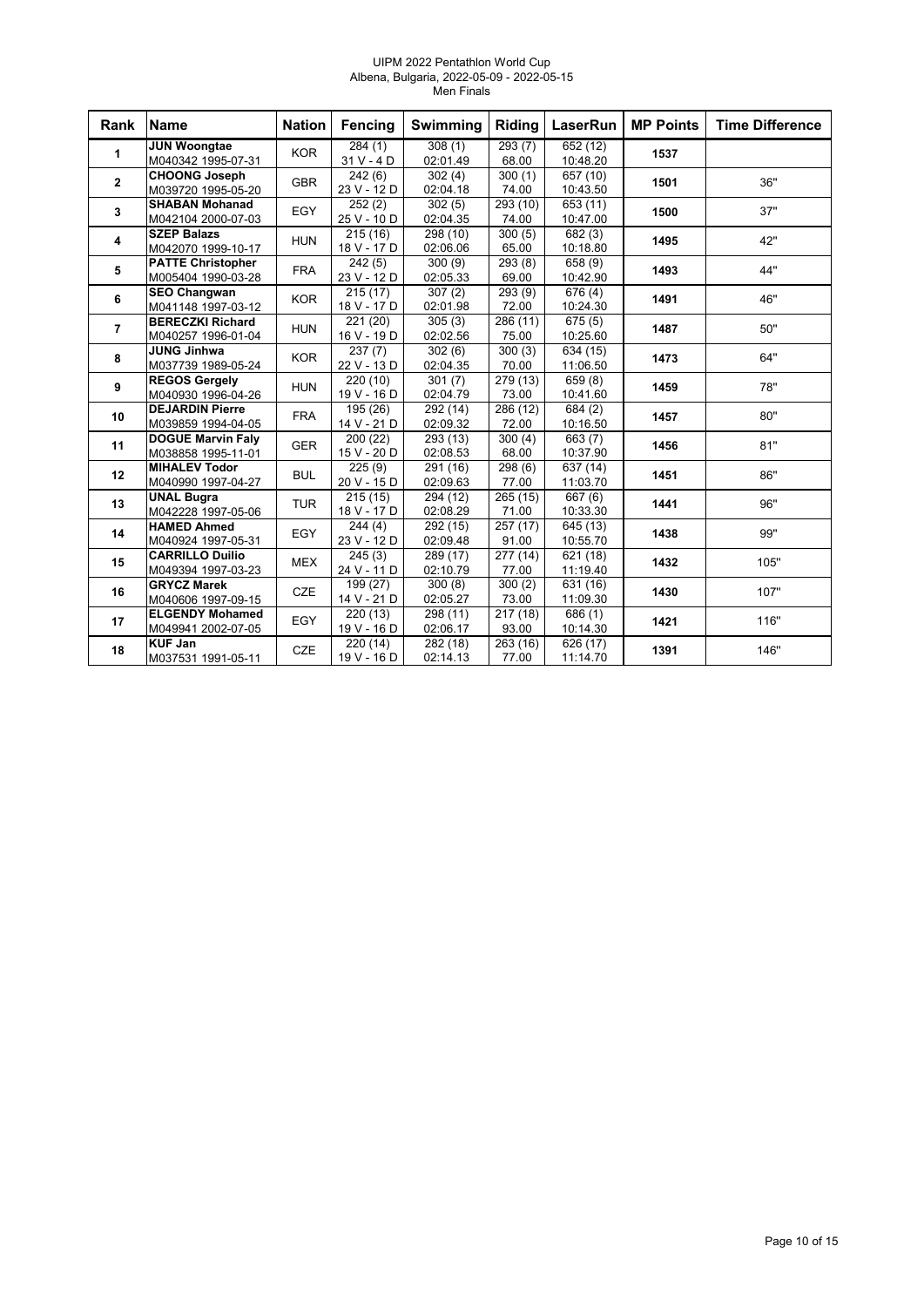#### UIPM 2022 Pentathlon World Cup Albena, Bulgaria, 2022-05-09 - 2022-05-15 Mixed Relay

| Rank           | Team                                                                                                        | <b>Nation</b> | <b>Fencing</b>          | Swimming           | Riding            | LaserRun            | <b>MP Points</b> | <b>Time Difference</b> |
|----------------|-------------------------------------------------------------------------------------------------------------|---------------|-------------------------|--------------------|-------------------|---------------------|------------------|------------------------|
| 1              | <b>MEX</b><br><b>VEGA Tamara</b><br>W039422 1993-03-13<br><b>HERNANDEZ Emiliano</b><br>M041204 1998-01-26   | <b>MEX</b>    | 224(5)<br>19 V - 17 D   | 308(7)<br>02:01.25 | 293(2)<br>95.00   | 514(2)<br>13:06.40  | 1339             |                        |
| $\overline{2}$ | <b>KOR</b><br><b>KIM Sehee</b><br>W040750 1995-11-25<br>KIM Soengjin<br>M039307 1991-03-21                  | <b>KOR</b>    | 230(2)<br>21 V - 15 D   | 314(3)<br>01:58.19 | 293(2)<br>95.00   | 480 (7)<br>13:40.50 | 1317             | 22"                    |
| 3              | <b>TUR</b><br><b>OZYUKSEL Ilke</b><br>W040001 1997-02-24<br><b>UNAL Bugra</b><br>M042228 1997-05-06         | <b>TUR</b>    | 197 (10)<br>14 V - 22 D | 306(9)<br>02:02.28 | 273(5)<br>105.00  | 534(1)<br>12:46.30  | 1310             | 29"                    |
| 4              | <b>GER</b><br><b>KOHLMANN Janine</b><br>W002853 1990-11-26<br><b>OLEJARZ Dominik</b><br>M040093 1999-11-09  | <b>GER</b>    | 220(4)<br>19 V - 17 D   | 307(8)<br>02:01.68 | 300(1)<br>91.00   | 468 (8)<br>13:52.50 | 1295             | 44"                    |
| 5              | <b>GBR</b><br>MUIR Joanna<br>W039971 1994-08-23<br><b>CHOONG Henry</b><br>M040381 1997-04-22                | <b>GBR</b>    | 207(8)<br>16 V - 20 D   | 322(1)<br>01:54.03 | 271(6)<br>107.00  | 491 (6)<br>13:29.90 | 1291             | 48"                    |
| 6              | <b>ESP</b><br>MEDINA GONZALEZ Andrea<br>W043606 2001-09-03<br><b>CHAMIZO Cristian</b><br>M041327 1999-06-23 | <b>ESP</b>    | 200 (9)<br>15 V - 21 D  | 310(6)<br>02:00.20 | 279 (4)<br>102.00 | 500(4)<br>13:20.00  | 1289             | 50"                    |
| $\overline{7}$ | <b>EGY</b><br><b>ISMAIL Malak</b><br>W041888 2005-06-08<br><b>HAMAD Eslam</b><br>M039305 1992-10-07         | EGY           | 231(3)<br>20 V - 16 D   | 313(4)<br>01:58.81 | 192(7)<br>127.00  | 455 (9)<br>14:05.90 | 1191             | 148"                   |
| 8              | <b>JPN</b><br><b>UCHIDA Misaki</b><br>W044959 1998-03-18<br><b>SATO Taishu</b><br>M040987 1993-10-20        | <b>JPN</b>    | 230 (1)<br>21 V - 15 D  | 316(2)<br>01:57.41 | EL.               | 508(3)<br>13:12.80  | 1054             | 285"                   |
| 9              | POL<br><b>HACHULSKA Natalia</b><br>W039451 1992-02-25<br><b>DUKIELSKI Maciej</b><br>M040589 1995-01-02      | <b>POL</b>    | 217(6)<br>18 V - 18 D   | 311(5)<br>01:59.70 | EL                | 495 (5)<br>13:25.30 | 1023             | 316"                   |
| 10             | <b>HUN</b><br><b>RETI Kamilla</b><br>W002355 1993-01-02<br><b>REGOS Gergely</b><br>M040930 1996-04-26       | <b>HUN</b>    | <b>DNS</b>              | <b>DNS</b>         | <b>DNS</b>        | <b>DNS</b>          | $\mathbf{0}$     | 837"                   |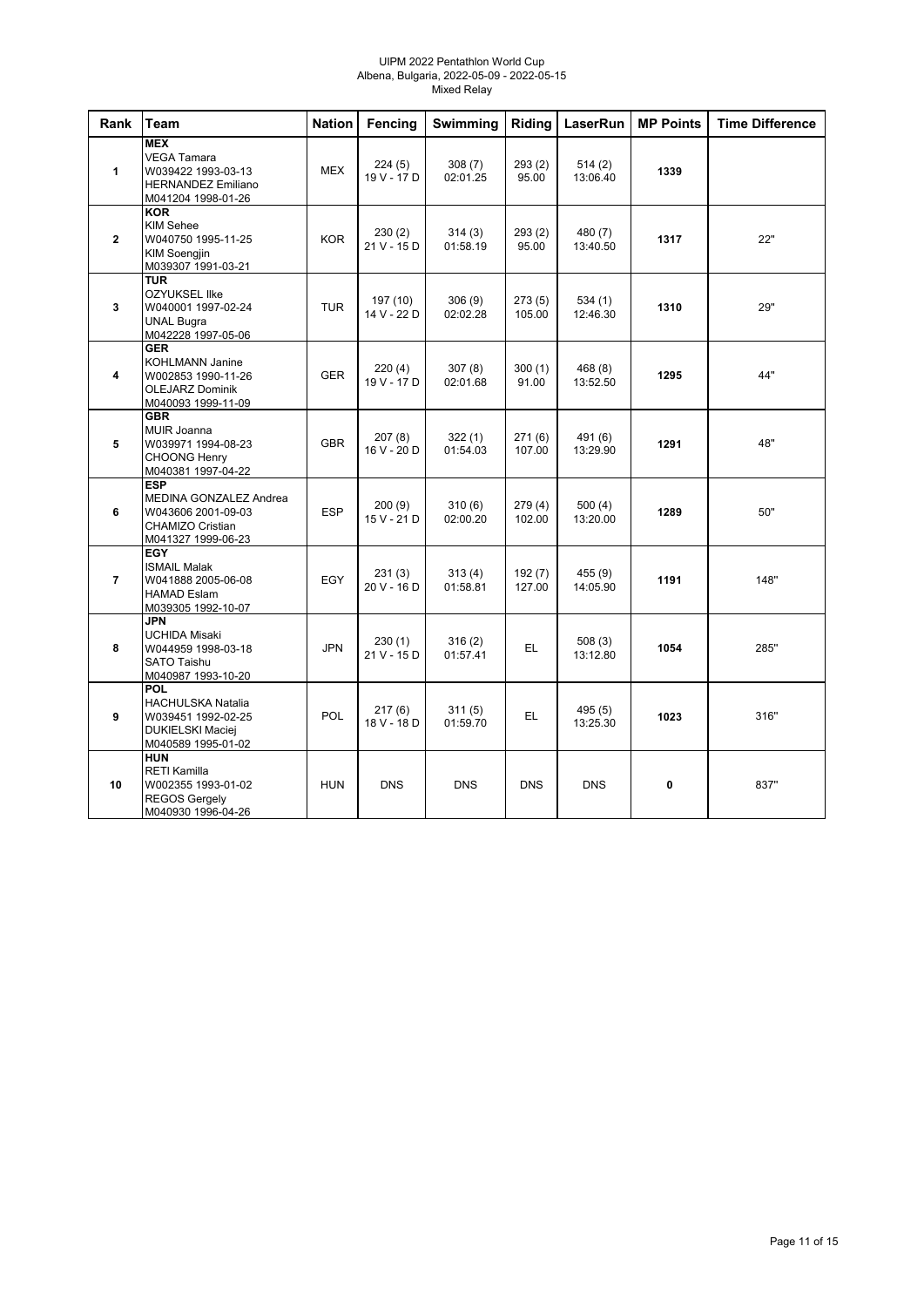# UIPM 2022 Pentathlon World Cup Albena, Bulgaria, 2022-05-09 - 2022-05-15 Women Final Individual Results

| Rank                     | <b>Reached Level Name</b> |                                                      | Nation     | Fencing                 | Swimming             | Riding | LaserRun             | <b>MP Points</b> | <b>Time Difference</b> |
|--------------------------|---------------------------|------------------------------------------------------|------------|-------------------------|----------------------|--------|----------------------|------------------|------------------------|
| 1                        | Q                         | <b>SERAPINAITE leva</b><br>W039668 1995-02-04        | LTU        | 245(1)<br>24 V - 11 D   | 285(2)<br>02:12.69   |        | 537 (15)<br>12:43.20 | 1067             |                        |
| $\mathbf{2}$             | Q                         | <b>NOVOTNA Veronika</b><br>W042326 2000-11-11        | CZE        | 232(6)<br>21 V - 14 D   | 271 (12)<br>02:19.52 |        | 562(7)<br>12:18.80   | 1065             |                        |
| 3                        | Q                         | <b>OZYUKSEL IIke</b><br>W040001 1997-02-24           | <b>TUR</b> | 217 (14)<br>18 V - 17 D | 283(3)<br>02:13.70   |        | 567 (7)<br>12:13.50  | 1067             |                        |
| 4                        | Q                         | <b>GUZI Blanka</b>                                   | <b>HUN</b> | 227 (12)                | 270 (14)             |        | 567(4)               | 1064             | 1"                     |
| 5                        | Q                         | W041178 1999-05-14<br><b>LANGREHR Rebecca</b>        | GER        | 20 V - 15 D<br>229 (11) | 02:20.14<br>273 (10) |        | 12:13.90<br>563(6)   | 1065             |                        |
| 6                        | Q                         | W040067 1998-04-03<br><b>GREEN Olivia</b>            | <b>GBR</b> | 20 V - 15 D<br>215 (18) | 02:18.67<br>275(8)   |        | 12:17.80<br>571(3)   | 1061             | 4"                     |
| $\overline{\phantom{a}}$ | Q                         | W042115 1999-11-23<br><b>BRYSON Kerenza</b>          | GBR        | 18 V - 17 D<br>235(3)   | 02:17.94<br>265 (13) |        | 12:09.60<br>566 (8)  | 1066             | 1"                     |
|                          |                           | W040816 1998-09-07<br><b>KIM Sunwoo</b>              |            | 22 V - 13 D<br>230 (9)  | 02:22.91<br>278 (4)  |        | 12:14.90<br>557 (10) |                  |                        |
| 8                        | Q                         | W040674 1996-10-06<br><b>FOLLETT Charlie</b>         | <b>KOR</b> | 21 V - 14 D<br>192 (30) | 02:16.25<br>279 (7)  |        | 12:23.80<br>596 (2)  | 1065             |                        |
| 9                        | Q                         | W041248 1997-04-07<br><b>VEGA Tamara</b>             | <b>GBR</b> | 13 V - 22 D<br>215(17)  | 02:15.55<br>279 (8)  |        | 11:44.30<br>571 (6)  | 1067             |                        |
| 10                       | Q                         | W039422 1993-03-13<br><b>VARLEY Jessica</b>          | MEX        | 18 V - 17 D<br>200 (27) | 02:15.72             |        | 12:09.00             | 1065             | 2"                     |
| 11                       | Q                         | W040380 1995-03-09                                   | GBR        | 15 V - 20 D             | 274 (9)<br>02:18.41  |        | 591 (1)<br>11:49.20  | 1065             |                        |
| 12                       | Q                         | <b>SIMON Sarolta</b><br>W040929 1997-08-30           | <b>HUN</b> | 239(2)<br>22 V - 13 D   | 256 (18)<br>02:27.36 |        | 564(5)<br>12:16.10   | 1059             | 6"                     |
| 13                       | Q                         | <b>TOGNETTI Francesca</b><br>W040132 1995-08-19      | <b>ITA</b> | 232(5)<br>21 V - 14 D   | 271 (13)<br>02:19.55 |        | 553 (12)<br>12:27.00 | 1056             | 9"                     |
| 14                       | Q                         | <b>FAKHRUTDINOVA Alise</b><br>W069090 1990-02-21     | UZB        | 232(8)<br>21 V - 14 D   | 270 (11)<br>02:20.13 |        | 562 (10)<br>12:18.60 | 1064             | 3"                     |
| 15                       | Q                         | <b>CLOUVEL Elodie</b><br>W039469 1989-01-12          | <b>FRA</b> | 232 (10)<br>21 V - 14 D | 290(1)<br>02:10.30   |        | 538 (14)<br>12:42.90 | 1060             | 7"                     |
| 16                       | Q                         | <b>KIM Sehee</b><br>W040750 1995-11-25               | <b>KOR</b> | 216 (19)<br>17 V - 18 D | 277(6)<br>02:16.99   |        | 558 (8)<br>12:22.60  | 1051             | 14"                    |
| 17                       | Q                         | <b>RETI Kamilla</b><br>W002355 1993-01-02            | <b>HUN</b> | 205 (23)<br>16 V - 19 D | 255 (17)<br>02:27.72 |        | 602(1)<br>11:38.00   | 1062             | 5"                     |
| 18                       | Q                         | <b>OLIVER Mayan</b>                                  | <b>MEX</b> | 210 (22)                | 265 (15)             |        | 586 (2)              | 1061             | 4"                     |
| 19                       | Q                         | W039765 1993-07-07<br><b>KRENKOVA Karolina</b>       | CZE        | 17 V - 18 D<br>241(4)   | 02:22.74<br>268 (12) |        | 11:54.90<br>540 (13) | 1049             | 18"                    |
| 20                       | Q                         | W041397 1998-10-23<br><b>ADOMAITYTE Elzbieta</b>     | LTU        | 22 V - 13 D<br>210 (21) | 02:21.17<br>254 (18) |        | 12:40.10<br>579 (4)  | 1043             | 24"                    |
| 21                       | Q                         | W043961 2002-01-07<br><b>ISMAIL Malak</b>            | EGY        | 17 V - 18 D<br>211 (24) | 02:28.08<br>272 (11) |        | 12:01.90<br>555 (11) | 1038             | 27"                    |
| 22                       | Q                         | W041888 2005-06-08<br><b>ABREU Isabela</b>           | <b>BRA</b> | 16 V - 19 D<br>217 (15) | 02:19.07<br>271 (10) |        | 12:25.50<br>550 (12) | 1038             | 29"                    |
|                          |                           | W043228 1995-05-21<br><b>MERCURI Beatrice</b>        |            | 18 V - 17 D<br>187 (32) | 02:19.57<br>282(4)   |        | 12:30.60<br>565 (9)  |                  |                        |
| 23                       | Q                         | W040843 2000-01-01<br><b>MEDINA GONZALEZ Andrea</b>  | <b>ITA</b> | 12 V - 23 D<br>210 (20) | 02:14.11<br>275 (7)  |        | 12:15.30<br>549 (14) | 1034             | 33"                    |
| 24                       | Q                         | W043606 2001-09-03<br><b>ARCEO Mariana</b>           | <b>ESP</b> | 17 V - 18 D<br>202 (26) | 02:17.90<br>277(5)   |        | 12:31.70<br>551 (13) | 1034             | 31"                    |
| 25                       | Q                         | W039816 1994-04-26<br>JAWAID Marlena                 | MEX        | 15 V - 20 D<br>232(7)   | 02:16.53<br>278 (9)  |        | 12:29.30<br>519 (17) | 1030             | 35"                    |
| 26                       | Q                         | W073791 2000-08-16                                   | SWE        | 21 V - 14 D             | 02:16.06             |        | 13:01.70             | 1029             | 38"                    |
| 27                       | Q                         | UCHIDA Misaki<br>W044959 1998-03-18                  | <b>JPN</b> | 180 (35)<br>11 V - 24 D | 291 (1)<br>02:09.62  |        | 557 (9)<br>12:23.20  | 1028             | 37"                    |
| 28                       | Q                         | <b>MALISZEWSKA Anna</b><br>W039219 1993-07-02        | POL        | 182 (34)<br>11 V - 24 D | 262 (14)<br>02:24.22 |        | 580(3)<br>12:00.40   | 1024             | 43"                    |
| 29                       | Q                         | <b>TOGNETTI Aurora</b><br>W040437 1998-09-13         | ITA        | 210 (29)<br>15 V - 20 D | 281 (6)<br>02:14.70  |        | 526 (16)<br>12:54.90 | 1017             | 50"                    |
| 30                       | Q                         | <b>OLIVER Catherine Mayran</b><br>W046603 2001-08-21 | MEX        | 200 (25)<br>15 V - 20 D | 255 (16)<br>02:27.70 |        | 553 (11)<br>12:27.80 | 1008             | 59"                    |
| 31                       | Q                         | RINAUDO Alice<br>W041656 2000-04-18                  | ITA        | 222 (13)<br>19 V - 16 D | 281(2)<br>02:14.74   |        | 498 (18)<br>13:22.90 | 1001             | 64"                    |
| 32                       | Q                         | <b>ERDOS Rita</b><br>W043163 2002-07-22              | <b>HUN</b> | 170 (36)<br>$9V - 26D$  | 257 (15)<br>02:26.51 |        | 572 (5)<br>12:08.40  | 999              | 68"                    |
| 33                       | Q                         | <b>AKSIN Ipek</b><br>W039555 1996-07-01              | TUR        | 215 (16)<br>18 V - 17 D | 280(3)<br>02:15.08   |        | 501 (17)<br>13:19.90 | 996              | 69"                    |
| 34                       | Q                         | <b>DAVIS Jessica</b>                                 | <b>USA</b> | 200 (28)<br>15 V - 20 D | 256 (16)<br>02:27.13 |        | 532 (15)<br>12:48.70 | 988              | 77"                    |
| 35                       | Q                         | W041234 1992-01-30<br><b>SHIBATA Hana</b>            | <b>JPN</b> | 192 (31)<br>13 V - 22 D | 282(5)               |        | 494 (18)<br>13:26.10 | 968              | 99"                    |
| 36                       | Q                         | W041858 2002-02-25<br>AMER Zeina                     | EGY        | 191 (33)                | 02:14.41<br>256(17)  |        | 518 (16)             | 965              | 100"                   |
| 37                       | Q                         | W041878 2005-04-25<br><b>ELGAMAL Noureen</b>         | EGY        | 12 V - 23 D<br>194 (22) | 02:27.24<br>269 (14) |        | 13:02.00<br>543 (14) | 1006             | 73"                    |
| 38                       | Q                         | W041347 1999-10-31<br><b>JANG Haeun</b>              | KOR        | 8 V - 15 D<br>208 (13)  | 02:20.93<br>262 (18) |        | 12:37.40<br>531 (15) | 1001             | 61"                    |
|                          |                           | W078108 2004-12-27<br><b>FRENCH Phaelen</b>          | <b>USA</b> | 10 V - 13 D<br>222 (11) | 02:24.30<br>249 (23) |        | 12:49.60<br>528 (20) |                  | 80"                    |
| 39                       | Q                         | W040762 1990-06-30<br>YAMANAKA Shino                 |            | 12 V - 11 D<br>173 (23) | 02:30.95<br>260 (19) |        | 12:52.30<br>554 (9)  | 999              |                        |
| 40                       | Q                         | W039942 1990-08-03<br><b>REBOISSON Clemence</b>      | JPN        | 5 V - 18 D<br>166 (23)  | 02:25.18<br>254 (22) |        | 12:26.00<br>543 (13) | 987              | 75"                    |
| 41                       | Q                         | W043234 2000-01-11<br><b>HACHULSKA Natalia</b>       | <b>FRA</b> | 4 V - 19 D<br>187 (21)  | 02:28.20<br>275 (9)  |        | 12:37.40<br>464 (21) | 963              | 116"                   |
| 42                       | Q                         | W039451 1992-02-25                                   | POL        | $7V - 16D$              | 02:17.50             |        | 13:56.00             | 926              | 136"                   |
| 43                       | Q                         | <b>LICHANCOVA Alica</b><br>W041012 1998-04-08        | <b>SVK</b> | 201 (21)<br>9 V - 14 D  | 256 (20)<br>02:27.08 |        | 468 (23)<br>13:52.80 | 925              | 154"                   |
| 44                       | Q                         | ROSS Naomi<br>W041378 1999-07-17                     | <b>USA</b> | 243(6)<br>15 V - 8 D    | 234 (25)<br>02:38.09 |        | 443 (22)<br>14:17.80 | 920              | 142"                   |
| 45                       | Q                         | <b>IVANOVA Nikol</b><br>W073572 2007-11-25           | <b>BUL</b> | 152 (24)<br>2 V - 21 D  | 262 (17)<br>02:24.03 |        | 483 (22)<br>13:37.00 | 897              | 182"                   |
| 46                       | Q                         | <b>STEFANOVA Dimana</b><br>W065526 2007-10-06        | <b>BUL</b> | 180 (22)<br>6 V - 17 D  | 268 (15)<br>02:21.27 |        | 422 (23)<br>14:38.50 | 870              | 192"                   |
| 47                       | Q                         | <b>DENINA Kristina</b><br>W065528 2006-10-06         | <b>BUL</b> | 201 (19)<br>9 V - 14 D  | 247 (24)<br>02:31.99 |        | 419 (24)<br>14:41.00 | 867              | 212"                   |
| 48                       | Q                         | <b>MARINOVA Teodora</b><br>W077964 2007-11-03        | <b>BUL</b> | 159 (24)<br>3 V - 20 D  | 272 (11)<br>02:19.25 |        | 356 (24)<br>15:44.50 | 787              | 275"                   |
| 49                       | Q                         | <b>MORSY Haydy</b><br>W040244 1999-09-18             | EGY        | <b>DNF</b>              | 257 (20)<br>02:26.56 |        | <b>DNS</b>           | 257              | 805"                   |
|                          |                           |                                                      |            |                         |                      |        |                      |                  |                        |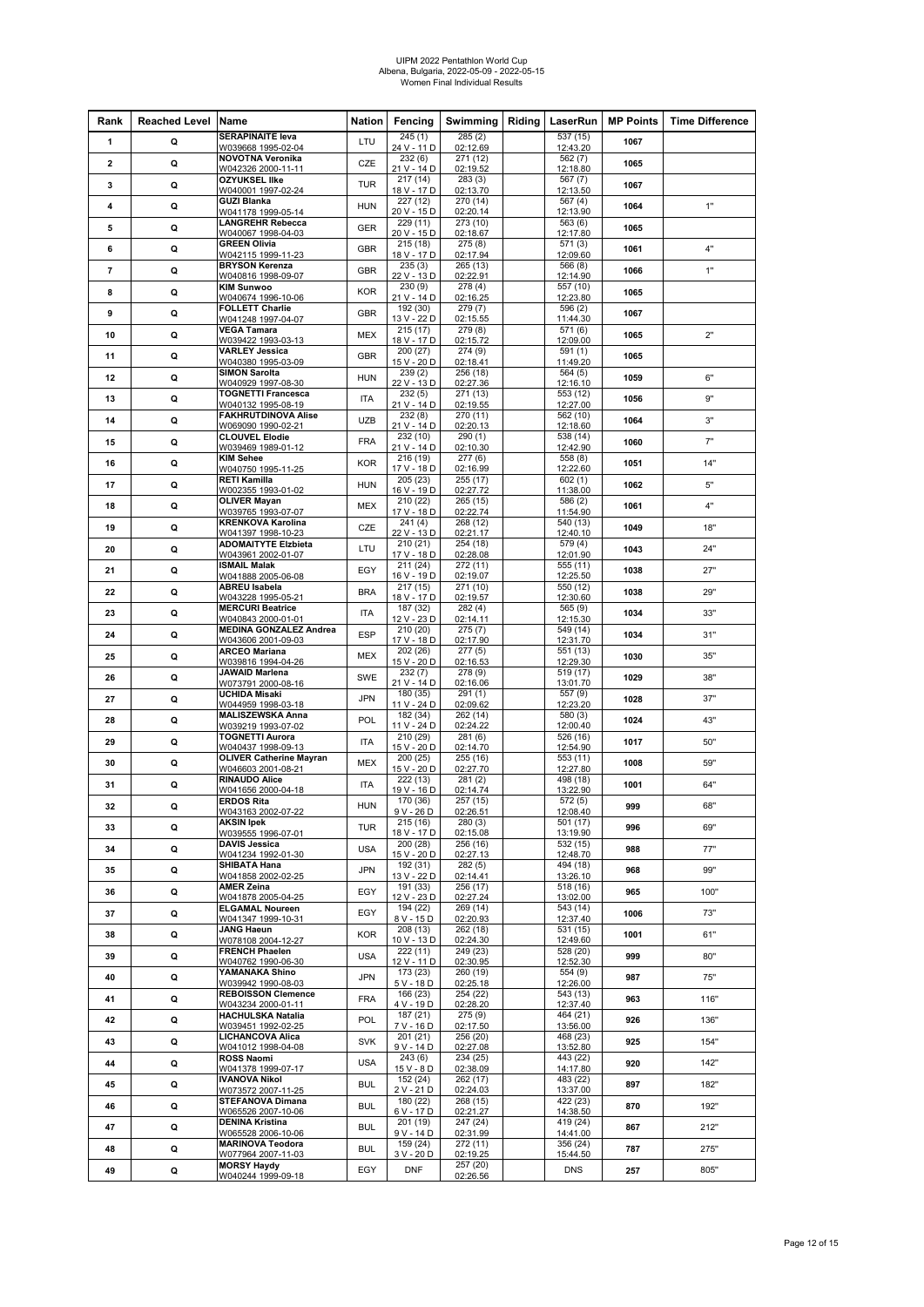## UIPM 2022 Pentathlon World Cup Albena, Bulgaria, 2022-05-09 - 2022-05-15 Men Final Indvidual Results

| Rank                    | Reached Level Name |                                                   | <b>Nation</b> | Fencing                   | Swimming   Riding   LaserRun   MP Points |                                   |      | <b>Time Difference</b> |
|-------------------------|--------------------|---------------------------------------------------|---------------|---------------------------|------------------------------------------|-----------------------------------|------|------------------------|
| 1                       | Q                  | <b>JUN Woongtae</b><br>M040342 1995-07-31         | <b>KOR</b>    | 284(1)<br>31 V - 4 D      | 295 (14)<br>02:07.53                     | 595 (16)<br>11:45.90              | 1174 |                        |
| $\overline{\mathbf{2}}$ | Q                  | <b>CHOONG Joseph</b>                              | <b>GBR</b>    | 244(6)                    | 304(5)                                   | 626 (12)                          | 1174 |                        |
| 3                       | Q                  | M039720 1995-05-20<br><b>SHABAN Mohanad</b>       | EGY           | 23 V - 12 D<br>250(2)     | 02:03.35<br>301(5)                       | 11:14.90<br>623 (16)              | 1174 | 2"                     |
|                         |                    | M042104 2000-07-03<br><b>SZEP Balazs</b>          |               | 25 V - 10 D<br>215 (16)   | 02:04.63<br>298 (9)                      | 11:17.50<br>657(3)                |      |                        |
| 4                       | Q                  | M042070 1999-10-17<br><b>PATTE Christopher</b>    | <b>HUN</b>    | 18 V - 17 D<br>242(5)     | 02:06.16<br>298 (10)                     | 10:43.10<br>631 (13)              | 1170 | 6"                     |
| 5                       | Q                  | M005404 1990-03-28                                | <b>FRA</b>    | 23 V - 12 D               | 02:06.32                                 | 11:09.70                          | 1171 | 5"                     |
| 6                       | Q                  | <b>SEO Changwan</b><br>M041148 1997-03-12         | <b>KOR</b>    | 219 (17)<br>18 V - 17 D   | 307(3)<br>02:01.93                       | 650 (5)<br>10:50.90               | 1176 |                        |
| $\overline{7}$          | Q                  | <b>BERECZKI Richard</b><br>M040257 1996-01-04     | <b>HUN</b>    | 205 (20)<br>16 V - 19 D   | 305(4)<br>02:02.94                       | 660 (1)<br>10:40.30               | 1170 | 6"                     |
| 8                       | Q                  | JUNG Jinhwa                                       | <b>KOR</b>    | 235(7)                    | 307(2)                                   | 629 (10)                          | 1171 | 3"                     |
| 9                       | Q                  | M037739 1989-05-24<br><b>REGOS Gergely</b>        | <b>HUN</b>    | 22 V - 13 D<br>222 (10)   | 02:01.52<br>302(7)                       | 11:11.60<br>648 (7)               | 1172 | 2"                     |
|                         |                    | M040930 1996-04-26<br><b>DEJARDIN Pierre</b>      |               | 19 V - 16 D<br>195 (26)   | 02:04.16<br>292 (16)                     | 10:52.50<br>676(1)                |      |                        |
| 10                      | Q                  | M039859 1994-04-05<br><b>DOGUE Marvin Faly</b>    | <b>FRA</b>    | 14 V - 21 D<br>200(22)    | 02:09.01<br>296 (13)                     | 10:24.00<br>674(2)                | 1163 | 11"                    |
| 11                      | Q                  | M038858 1995-11-01                                | <b>GER</b>    | 15 V - 20 D               | 02:07.24                                 | 10:26.30                          | 1170 | 4"                     |
| 12                      | Q                  | <b>MIHALEV Todor</b><br>M040990 1997-04-27        | <b>BUL</b>    | 229 (9)<br>20 V - 15 D    | 295 (15)<br>02:07.72                     | 649(6)<br>10:51.50                | 1173 | 1"                     |
| 13                      | Q                  | <b>UNAL Bugra</b><br>M042228 1997-05-06           | <b>TUR</b>    | 215 (15)<br>18 V - 17 D   | 299 (10)<br>02:05.86                     | 657 (5)<br>10:43.70               | 1171 | 3"                     |
| 14                      | Q                  | <b>HAMED Ahmed</b>                                | EGY           | 240 (4)<br>23 V - 12 D    | 290 (17)<br>02:10.30                     | 643 (8)<br>10:57.00               | 1173 | 1"                     |
| 15                      | Q                  | M040924 1997-05-31<br><b>CARRILLO Duilio</b>      | <b>MEX</b>    | 249 (3)                   | 290 (16)                                 | 635 (11)                          | 1174 | 2"                     |
|                         | Q                  | M049394 1997-03-23<br><b>GRYCZ Marek</b>          |               | 24 V - 11 D<br>195 (27)   | 02:10.23<br>305(4)                       | 11:05.10<br>671(3)                |      | 3"                     |
| 16                      |                    | M040606 1997-09-15<br><b>ELGENDY Mohamed</b>      | CZE           | 14 V - 21 D<br>220 (13)   | 02:02.70<br>299 (8)                      | 10:29.10<br>656 (4)               | 1171 |                        |
| 17                      | Q                  | M049941 2002-07-05                                | EGY           | 19 V - 16 D               | 02:05.66                                 | 10:44.10                          | 1175 | 1"                     |
| 18                      | Q                  | <b>KUF Jan</b><br>M037531 1991-05-11              | CZE           | 228 (14)<br>19 V - 16 D   | 293 (12)<br>02:08.81                     | 645 (7)<br>10:55.10               | 1166 | 10"                    |
| 19                      | Q                  | <b>BELAUD Valentin</b><br>M038104 1992-09-15      | <b>FRA</b>    | 232(8)<br>21 V - 14 D     | 296 (11)<br>02:07.26                     | 634 (12)<br>11:06.60              | 1162 | 14"                    |
| 20                      | Q                  | <b>LOUBET Brice</b><br>M039862 1995-05-27         | <b>FRA</b>    | 195 (28)<br>14 V - 21 D   | 297(11)<br>02:06.80                      | 664(4)<br>10:36.50                | 1156 | 18"                    |
| 21                      | Q                  | <b>FREZZA Stefano</b>                             | <b>ITA</b>    | 200(23)                   | 290 (15)                                 | 659(2)                            | 1149 | 27"                    |
| 22                      | Q                  | M041516 2000-05-16<br><b>COLASANTI Alessandro</b> | <b>ITA</b>    | 15 V - 20 D<br>193 (31)   | 02:10.11<br>309(2)                       | 10:41.70<br>645 (7)               | 1147 | 29"                    |
|                         |                    | M039022 1995-01-09<br><b>DOGUE Patrick</b>        |               | 12 V - 23 D<br>220(11)    | 02:00.71<br>291(14)                      | 10:55.30<br>627 (14)              |      |                        |
| 23                      | Q                  | M002487 1992-03-09<br><b>EVANS Tyler</b>          | GER           | 19 V - 16 D<br>193(32)    | 02:09.52<br>300(8)                       | 11:13.50<br>641(9)                | 1138 | 38"                    |
| 24                      | Q                  | M048899 1992-01-09                                | <b>USA</b>    | 12 V - 23 D               | 02:05.32                                 | 10:59.10                          | 1134 | 40"                    |
| 25                      | Q                  | <b>UIBEL Pele</b><br>M043527 2000-08-24           | GER           | 207 (19)<br>16 V - 19 D   | 284 (17)<br>02:13.37                     | 642 (10)<br>10:58.20              | 1133 | 43"                    |
| 26                      | Q                  | <b>KIM Soengjin</b><br>M039307 1991-03-21         | <b>KOR</b>    | 190 (30)<br>13 V - 22 D   | 312(1)<br>01:59.25                       | 625 (15)<br>11:15.20              | 1127 | 49"                    |
| 27                      | Q                  | SWIDERSKI Jaroslaw                                | POL           | 210 (24)<br>15 V - 20 D   | 306(3)                                   | 609 (14)                          | 1125 | 49"                    |
| 28                      | Q                  | M039585 1993-03-15<br><b>HERNANDEZ Emiliano</b>   | <b>MEX</b>    | 197 (25)                  | 02:02.38<br>299 (9)                      | 11:31.40<br>627 (11)              | 1123 | 51"                    |
| 29                      |                    | M041204 1998-01-26<br><b>TUMA Matous</b>          | CZE           | 14 V - 21 D<br>185 (34)   | 02:05.69<br>292(13)                      | 11:13.60<br>645 (8)               | 1122 | 54"                    |
|                         | Q                  | M043814 2001-09-05<br><b>TAMAS Jozsef</b>         |               | 12 V - 23 D<br>190(29)    | 02:09.48<br>315(1)                       | 10:55.50<br>$\overline{616}$ (13) |      |                        |
| 30                      | Q                  | M041181 2000-05-25                                | <b>HUN</b>    | 13 V - 22 D               | 01:57.70                                 | 11:24.40                          | 1121 | 53"                    |
| 31                      | Q                  | <b>SATO Taishu</b><br>M040987 1993-10-20          | <b>JPN</b>    | 177 (36)<br>10 V - 25 D   | 299 (7)<br>02:05.56                      | 643(9)<br>10:57.60                | 1119 | 57"                    |
| 32                      | Q                  | <b>OLEJARZ Dominik</b><br>M040093 1999-11-09      | GER           | 215 (18)<br>18 V - 17 D   | 296 (12)<br>02:07.13                     | 602 (15)<br>11:38.60              | 1113 | 61"                    |
| 33                      | Q                  | <b>SANDOVAL Alvaro</b><br>M037617 1990-11-04      | <b>MEX</b>    | 220 (12)<br>19 V - 16 D   | 300 (6)<br>02:05.24                      | 573 (17)<br>12:07.20              | 1093 | 83"                    |
| 34                      | Q                  | <b>HAMAD Eslam</b>                                | EGY           | 205 (21)                  | 304(6)                                   | 558 (17)                          | 1067 | 107"                   |
| 35                      | Q                  | M039305 1992-10-07<br><b>MICOZZI Gianluca</b>     | <b>ITA</b>    | 16 V - 19 D<br><b>DNS</b> | 02:03.47<br><b>DNS</b>                   | 12:22.00<br><b>DNS</b>            | 0    | 1174"                  |
|                         |                    | M040228 1996-08-10<br><b>GUTKOWSKI Lukasz</b>     |               |                           |                                          |                                   |      |                        |
| 36                      | Q                  | M042148 1998-03-20                                | POL           | <b>DNS</b>                | <b>DNS</b>                               | <b>DNS</b>                        | 0    | 1176"                  |
| 38                      | Q                  | PADILLA Manuel<br>M039425 1992-04-24              | MEX           | 194 (16)<br>12 V - 16 D   | 288 (26)<br>02:11.14                     | 651 (8)<br>10:49.60               | 1133 | 27"                    |
| 39                      | Q                  | <b>ABDRAIMOV Temirlan</b><br>M044309 2000-07-20   | KAZ           | 229 (9)<br>16 V - 11 D    | 277 (27)<br>02:16.73                     | 627 (17)<br>11:13.10              | 1133 | 31"                    |
| 40                      | Q                  | <b>COLASANTI Daniele</b><br>M040441 1996-07-20    | <b>ITA</b>    | 180 (22)<br>9 V - 18 D    | 292 (20)<br>02:09.49                     | 659 (3)<br>10:41.80               | 1131 | 33"                    |
| 41                      | Q                  | <b>CHAMIZO Cristian</b>                           | <b>ESP</b>    | 173 (27)                  | 296 (14)                                 | 660 (5)                           | 1129 | 31"                    |
| 42                      | Q                  | M041327 1999-06-23<br><b>STASIAK Sebastian</b>    | POL           | 9 V - 19 D<br>187(21)     | 02:07.13<br>291 (24)                     | 10:40.40<br>651 (9)               | 1129 | 31"                    |
|                         |                    | M039721 1994-09-07<br><b>DUKIELSKI Maciei</b>     | POL           | 11 V - 17 D<br>201 (14)   | 02:09.97<br>295 (18)                     | 10:49.50<br>625 (20)              |      | 39"                    |
| 43                      | Q                  | M040589 1995-01-02<br><b>GROZDANOV Emil</b>       |               | 13 V - 15 D<br>198 (15)   | 02:07.55<br>293 (22)                     | 11:15.90<br>627 (18)              | 1121 |                        |
| 44                      | Q                  | M065511 2005-05-15                                | <b>BUL</b>    | 14 V - 14 D               | 02:08.57                                 | 11:13.30                          | 1118 | 42"                    |
| 45                      | Q                  | <b>KOLEV Denis</b><br>M040239 1996-03-24          | <b>BUL</b>    | 229(8)<br>16 V - 11 D     | 291 (21)<br>02:09.75                     | 598 (25)<br>11:42.30              | 1118 | 46"                    |
| 46                      | Q                  | <b>KHIJAKADZE Gaga</b><br>M041861 2000-05-29      | GEO           | 173 (26)<br>8 V - 19 D    | 283(25)<br>02:13.94                      | 647(7)<br>10:53.30                | 1103 | 61"                    |
| 47                      | Q                  | <b>ASHIDA Yoshiki</b><br>M061107 1992-05-31       | <b>JPN</b>    | 180 (23)<br>$9V - 18D$    | 292 (19)<br>02:09.48                     | 628 (16)<br>11:12.80              | 1100 | 64"                    |
| 48                      | Q                  | <b>SVECHOTA Ondrej</b>                            | CZE           | 173 (28)                  | 288 (27)                                 | 636 (14)                          | 1097 | 63"                    |
| 49                      | Q                  | M039898 1993-02-15<br><b>CHEREDOV Pavel</b>       | KAZ           | 9 V - 19 D<br>222 (12)    | 02:11.31<br>283 (24)                     | 11:04.10<br>585 (26)              | 1090 | 74"                    |
|                         |                    | M041662 2001-06-08<br><b>CHOONG Henry</b>         |               | 15 V - 12 D<br>180 (26)   | 02:13.93<br>316(1)                       | 11:55.50<br>589 (27)              |      |                        |
| 50                      | Q                  | M040381 1997-04-22<br><b>STROMSOE Axel</b>        | GBR           | 10 V - 18 D<br>187(22)    | 01:57.21<br>287 (28)                     | 11:51.20<br>609(24)               | 1085 | 75"                    |
| 51                      | Q                  | M042154 2000-09-26                                | SWE           | 11 V - 17 D               | 02:11.95                                 | 11:31.50                          | 1083 | 77"                    |
| 52                      | Q                  | <b>STOYCHEV Radoslav</b><br>M062850 2003-05-25    | <b>BUL</b>    | 215(10)<br>15 V - 13 D    | 276 (29)<br>02:17.12                     | 587 (28)<br>11:53.60              | 1078 | 82"                    |
| 53                      | Q                  | <b>SAMSONOV Valentin</b><br>M040945 1999-02-13    | <b>MDA</b>    | 159 (28)<br>6 V - 21 D    | 298 (9)<br>02:06.14                      | 615 (21)<br>11:25.80              | 1072 | 92"                    |
| 54                      | Q                  | <b>SEKIGAWA Kazuaki</b>                           | <b>JPN</b>    | 173 (25)                  | 317(1)                                   | 582 (27)                          | 1072 | 92"                    |
| 55                      | Q                  | M077146 1993-12-24<br><b>GERMANOV Lubomir</b>     | <b>BUL</b>    | 8 V - 19 D<br>166 (27)    | 01:56.80<br>278 (26)                     | 11:58.80<br>621 (20)              | 1065 | 99"                    |
|                         |                    | M065513 2004-03-19<br><b>VARBANOV Aleksandar</b>  |               | 7 V - 20 D<br>159 (29)    | 02:16.41<br>298 (11)                     | 11:19.40<br>567 (29)              |      |                        |
| 56                      | Q                  | M065471 2003-12-30<br><b>HRISTOV Radoslav</b>     | <b>BUL</b>    | 7 V - 21 D<br>173 (24)    | 02:06.08<br>276 (28)                     | 12:13.00<br>542 (28)              | 1024 | 136"                   |
| 57                      | Q                  | M065512 2004-12-31                                | <b>BUL</b>    | 8 V - 19 D                | 02:17.47                                 | 12:38.70                          | 991  | 173"                   |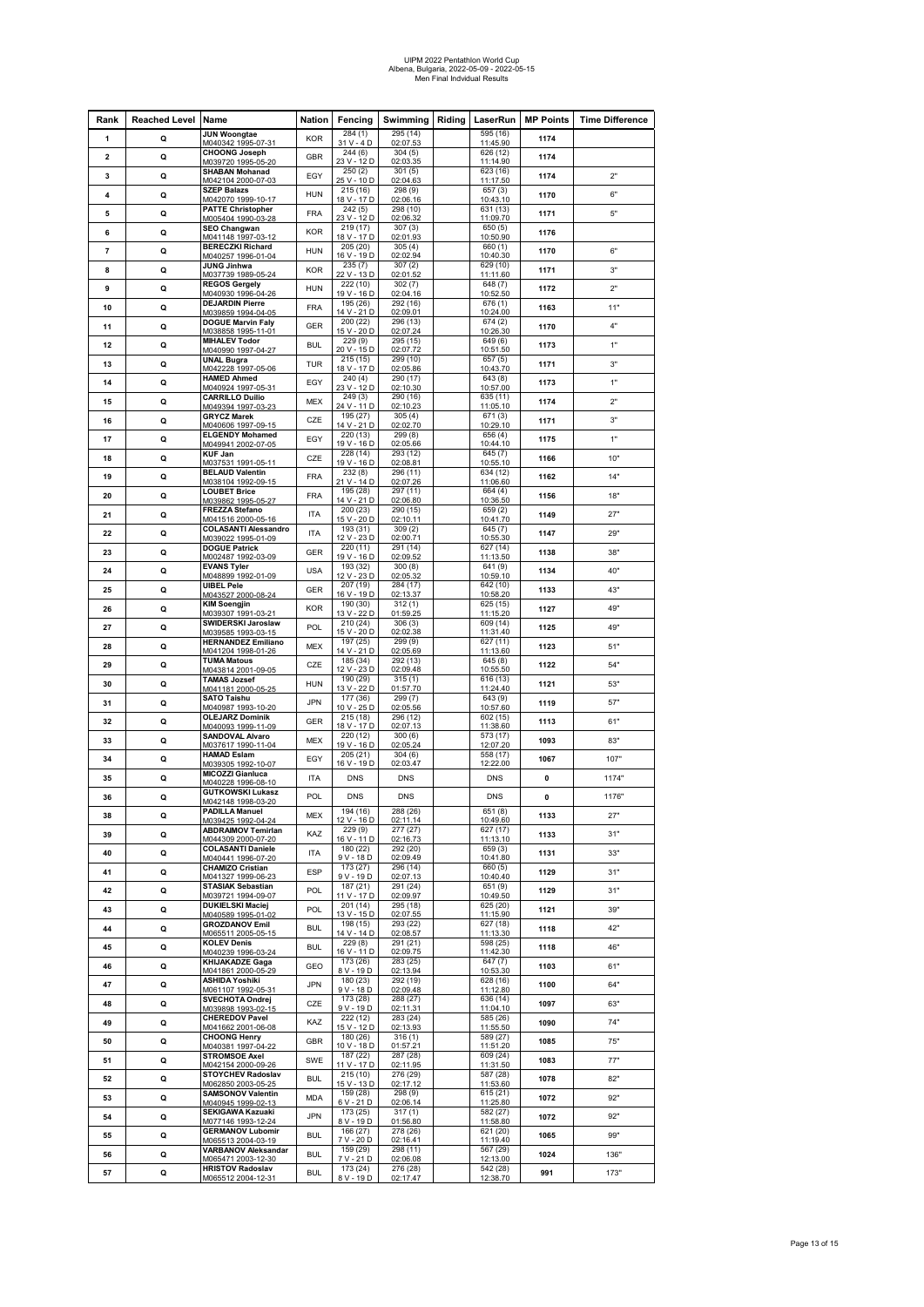## UIPM 2022 Pentathlon World Cup Albena, Bulgaria, 2022-05-09 - 2022-05-15 Men Team Competition

| Rank           | <b>Names</b>                      | <b>Reached Level</b>     | <b>Nation</b> | <b>MP Points</b> |
|----------------|-----------------------------------|--------------------------|---------------|------------------|
| 1              | Woongtae JUN, M040342             | F                        |               |                  |
|                | Changwan SEO, M041148             | F                        | <b>KOR</b>    | 4501             |
|                | Jinhwa JUNG, M037739              | F                        |               |                  |
|                | Balazs SZEP, M042070              | $\overline{\mathsf{F}}$  |               |                  |
| $\overline{2}$ | Richard BERECZKI, M040257         | $\mathsf F$              | <b>HUN</b>    | 4441             |
|                | Gergely REGOS, M040930            | F                        |               |                  |
| 3              | Mohanad SHABAN, M042104           | $\overline{\mathsf{F}}$  |               |                  |
|                | Ahmed HAMED, M040924              | F                        | <b>EGY</b>    | 4359             |
|                | Mohamed ELGENDY, M049941          | F                        |               |                  |
|                | Christopher PATTE, M005404        | F                        |               |                  |
| $\overline{4}$ | Pierre DEJARDIN, M039859          | $\mathsf F$              | <b>FRA</b>    | 4112             |
|                | Valentin BELAUD, M038104          | <b>SF</b>                |               |                  |
|                | Jan KUF, M037531                  | F                        |               |                  |
| 5              | Marek GRYCZ, M040606              | F                        | <b>CZE</b>    | 3943             |
|                | Matous TUMA, M043814              | <b>SF</b>                |               |                  |
|                | Marvin Faly DOGUE, M038858        | $\overline{F}$           |               |                  |
| 6              | Patrick DOGUE, M002487            | <b>SF</b>                | <b>GER</b>    | 3727             |
|                | Pele UIBEL, M043527               | <b>SF</b>                |               |                  |
|                | Duilio CARRILLO, M049394          | F                        |               |                  |
| $\overline{7}$ | Emiliano HERNANDEZ, M041204       | <b>SF</b>                | <b>MEX</b>    | 3648             |
|                | Alvaro SANDOVAL, M037617          | <b>SF</b>                |               |                  |
|                | Todor MIHALEV, M040990            | F                        |               |                  |
| 8              | Emil GROZDANOV, M065511           |                          | <b>BUL</b>    | 3687             |
|                | Denis KOLEV, M040239              |                          |               |                  |
|                | Stefano FREZZA, M041516           | $\overline{\mathsf{SF}}$ |               |                  |
| 9              | Alessandro COLASANTI, M039022     | <b>SF</b>                | <b>ITA</b>    | 3454             |
|                | Gianluca MICOZZI, M040228         |                          |               |                  |
|                | Jaroslaw SWIDERSKI, M039585       | $S$ F                    |               |                  |
| 10             | Lukasz GUTKOWSKI, M042148         |                          | <b>POL</b>    | 3407             |
|                | Sebastian STASIAK, M039721        |                          |               |                  |
|                | Taishu SATO, M040987              | $\overline{\mathsf{SF}}$ |               |                  |
| 11             | Yoshiki ASHIDA, M061107           |                          | <b>JPN</b>    | 3291             |
|                | Kazuaki SEKIGAWA, M077146         |                          |               |                  |
|                | Giorgiy BORODA-DUDOCHKIN, M045077 |                          |               |                  |
| 12             | Temirlan ABDRAIMOV, M044309       |                          | <b>KAZ</b>    | 3366             |
|                | Pavel CHEREDOV, M041662           |                          |               |                  |